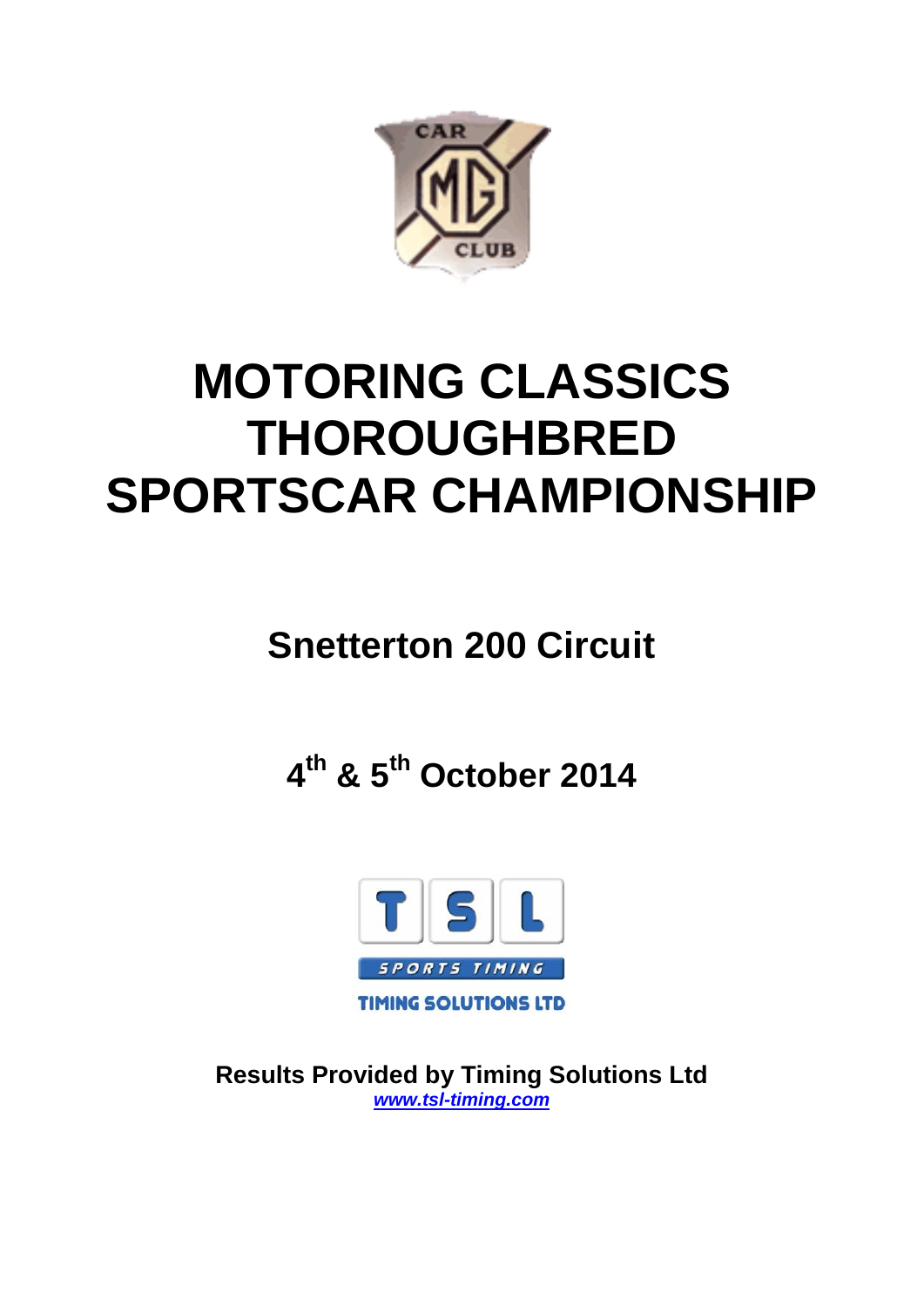#### **MGCC Motoring Classics Thoroughbred Sportscar Championship QUALIFYING - RACE 4 - CLASSIFICATION**

| <b>POS</b> | <b>NO</b> | <b>CL</b>      | PIC NAME                      | <b>ENTRY</b>         | <b>TIME</b> | ON             | LAPS | GAP    | <b>DIFF</b> | <b>MPH</b> |
|------------|-----------|----------------|-------------------------------|----------------------|-------------|----------------|------|--------|-------------|------------|
| 1          | 92        | D              | <sup>1</sup> Spencer McCARTHY | MG B GT V8           | 1:22.156    | 7              | 7    |        |             | 86.93      |
| 2          | 93        | D              | <sup>2</sup> Russell McCARTHY | MG B GT V8           | 1:22.721    | 5              | 6    | 0.565  | 0.565       | 86.34      |
| 3          | 83        | D              | 3 Rob SPENCER                 | MGB GT V8            | 1:23.019    | 9              | 11   | 0.863  | 0.298       | 86.03      |
| 4          | 86        | D              | <sup>4</sup> Neil FOWLER      | MGB GT V8            | 1:23.202    | 9              | 10   | 1.046  | 0.183       | 85.84      |
| 5          | 88        | D              | 5 Simon CRIPPS                | MGB GT V8            | 1:23.474    | 2              | 2    | 1.318  | 0.272       | 85.56      |
| 6          | 91        | D              | 6 Ian PRIOR                   | MGB GT V8            | 1:23.679    | 9              | 9    | 1.523  | 0.205       | 85.35      |
| 7          | 75        | $\mathcal{C}$  | 1 Ken DEAMER                  | MGB GT V8            | 1:27.168    | 9              | 10   | 5.012  | 3.489       | 81.93      |
| 8          | 68        | $\mathsf{C}$   | 2 Lawrence WOOD               | MGB Costello GT V8   | 1:29.047    | 3              | 5    | 6.891  | 1.879       | 80.21      |
| 9          | 49        | B              | 1 Mark SCOTT                  | <b>MGB Roadster</b>  | 1:29.548    | 10             | 10   | 7.392  | 0.501       | 79.76      |
| 10         | 70        | $\mathcal{C}$  | 3 Jordan SPENCER              | MGB GT V8            | 1:29.897    | 10             | 10   | 7.741  | 0.349       | 79.45      |
| 11         | *<br>41   | $\overline{B}$ | 2 Babak FARSIAN               | <b>MGB Roadster</b>  | 1:30.139    | $\overline{7}$ | 9    | 7.983  | 0.242       | 79.23      |
| 12         | 66        | $\mathsf{C}$   | 4 Paul KHOURI                 | MGB GT V8            | 1:31.098    | 6              | 8    | 8.942  | 0.959       | 78.40      |
| 13         | 33        | B              | 3 Max CAWTHORN                | <b>MGB Roadster</b>  | 1:31.483    | 6              | 9    | 9.327  | 0.385       | 78.07      |
| 14         | 74        | $\mathsf{C}$   | <sup>5</sup> Phillip LAMBE    | Triumph TR6          | 1:31.669    | 5              | 10   | 9.513  | 0.186       | 77.91      |
| 15         | 53        | $\mathsf{C}$   | 6 Kathy SHERRY                | Morgan $+8$          | 1:31.853    | 8              | 10   | 9.697  | 0.184       | 77.76      |
| 16         | 76        | $\mathsf{C}$   | 7 Kevin SWANN                 | MGB GT V8            | 1:32.139    | 6              | 7    | 9.983  | 0.286       | 77.51      |
| 17         | 65        | $\mathsf{C}$   | 8 Tyrone (Ben) WHITE          | MGB V8 Roadster      | 1:32.190    | $\overline{7}$ | 9    | 10.034 | 0.051       | 77.47      |
| 18         | 82        | $\mathsf{D}$   | 7 Martin BARROW               | Jaguar E-Type        | 1:32.353    | 5              | 10   | 10.197 | 0.163       | 77.33      |
| 19         | 36        | B              | 4 Colin JONES                 | <b>MGA Twin Cam</b>  | 1:33.244    | 3              | 3    | 11.088 | 0.891       | 76.60      |
| 20         | 38        | B              | 5 Neil CAWTHORN               | <b>MGA Roadster</b>  | 1:34.067    | 8              | 9    | 11.911 | 0.823       | 75.93      |
| 21         | 23        | B              | 6 Clive GIMSON                | Triumph GT6          | 1:35.437    | 8              | 9    | 13.281 | 1.370       | 74.84      |
| 22         | 1         | A              | <sup>1</sup> Peter BARNARD    | <b>MGB Roadster</b>  | 1:37.331    | 6              | 7    | 15.175 | 1.894       | 73.38      |
| 23         | 11        | A              | 2 Martyn CLEWS                | MG Midget/Sprite     | 1:37.702    | 9              | 9    | 15.546 | 0.371       | 73.10      |
| 24         | 45        | B              | 7 Mike MASON                  | MGB GT V8            | 1:38.809    | 9              | 9    | 16.653 | 1.107       | 72.28      |
| 25         | 9         | A              | 3 Guy SAMUELS                 | <b>MG B Roadster</b> | 1:45.542    | 4              | 4    | 23.386 | 6.733       | 67.67      |
| 26         | 24        | B              | 8 Bob LINES                   | <b>MGA Twin Cam</b>  | 1:49.579    | 3              | 4    | 27.423 | 4.037       | 65.18      |
|            |           |                |                               |                      |             |                |      |        |             |            |

**Car 41 - Please fit a working transponder**

**Weather / Track : Cloudy / Dry**

These results are provisional until the conclusion of any judicial and technical matters. Start: 10:41 Flag 10:56 End: 10:58

Clerk Of Course : Timekeeper :

Circuit Length = 1.9840 miles Snetterton 200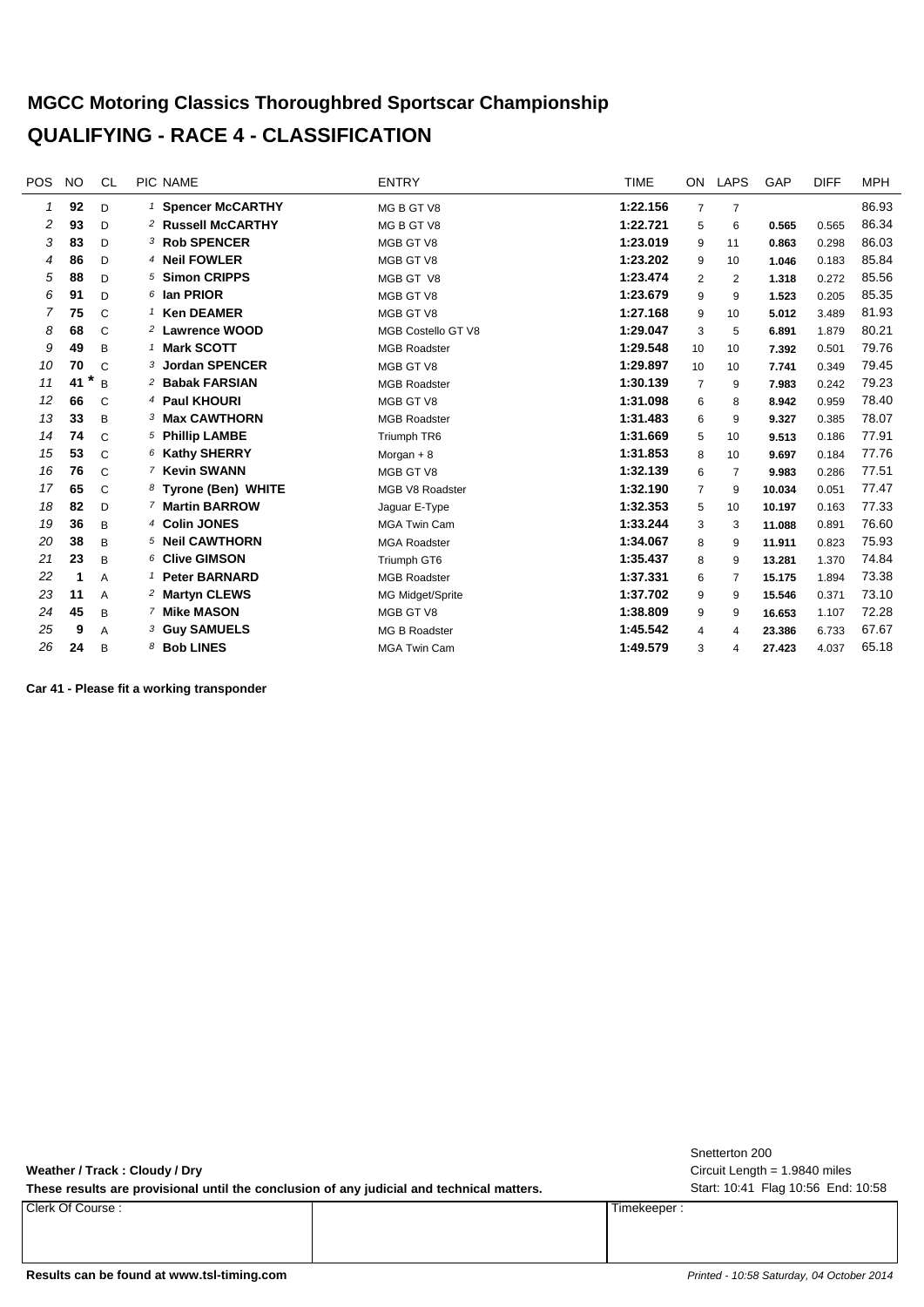#### **MGCC Motoring Classics Thoroughbred Sportscar Championship QUALIFYING - RACE 4 - LAP ANALYSIS**

| DIFF = Difference To Personal Best Lap |  |  |  |  |  |  |
|----------------------------------------|--|--|--|--|--|--|
|----------------------------------------|--|--|--|--|--|--|

| P1             | 92                                 | <b>Spencer McCARTHY</b> |                |                              |
|----------------|------------------------------------|-------------------------|----------------|------------------------------|
| LAP            | <b>LAP TIME</b>                    | <b>DIFF</b>             | <b>MPH</b>     | <b>TIME OF DAY</b>           |
| 1 -            | 1:49.538                           | 27.382                  | 65.20          | 10:44:18.853                 |
| 2 -            | 1:25.504                           | 3.348                   | 83.53          | 10:45:44.357                 |
| 3 -            | 1:24.508                           | 2.352                   | 84.51          | 10:47:08.865                 |
| 4 -            | 1:24.383                           | 2.227                   | 84.64          | 10:48:33.248                 |
| 5 -            | 1:23.147<br>(3)                    | 0.991                   | 85.90          | 10:49:56.395                 |
| 6 -            | 1:23.092<br>(2)                    | 0.936                   | 85.95          | 10:51:19.487                 |
| 7 -            | 1:22.156(1)                        |                         | 86.93          | 10:52:41.643                 |
| P <sub>2</sub> | 93                                 | <b>Russell McCARTHY</b> |                |                              |
| LAP            | <b>LAP TIME</b>                    | <b>DIFF</b>             | <b>MPH</b>     | TIME OF DAY                  |
| $1 -$          | 1:36.150                           | 13.429                  | 74.28          | 10:44:56.329                 |
| 2 -            | 1:24.609                           | 1.888                   | 84.41          | 10:46:20.938                 |
| 3 -<br>4 -     | $1:22.833$ (2)                     | 0.112<br>0.752          | 86.22          | 10:47:43.771                 |
| 5 -            | 1:23.473<br>(3)<br>1:22.721<br>(1) |                         | 85.56<br>86.34 | 10:49:07.244<br>10:50:29.965 |
| 6 -            | 1:27.596                           | 4.875                   | 81.53          | 10:51:57.561                 |
| P <sub>3</sub> | <b>Rob SPENCER</b><br>83           |                         |                |                              |
| LAP            | <b>LAP TIME</b>                    | <b>DIFF</b>             | MPH            | TIME OF DAY                  |
| $1 -$          | 1:35.746                           | 12.727                  | 74.59          | 10:43:33.736                 |
| 2 -            | 1:25.760                           | 2.741                   | 83.28          | 10:44:59.496                 |
| 3 -            | 1:24.517                           | 1.498                   | 84.51          | 10:46:24.013                 |
| 4 -            | 1:23.994                           | 0.975                   | 85.03          | 10:47:48.007                 |
| 5 -            | 1:23.725                           | 0.706                   | 85.30          | 10:49:11.732                 |
| $6 -$          | 1:24.302                           | 1.283                   | 84.72          | 10:50:36.034                 |
| $7 -$          | 1:24.745                           | 1.726                   | 84.28          | 10:52:00.779                 |
| 8 -            | 1:24.646                           | 1.627                   | 84.38          | 10:53:25.425                 |
| 9 -            | 1:23.019(1)                        |                         | 86.03          | 10:54:48.444                 |
|                |                                    |                         |                |                              |
| 10 -           | 1:23.332<br>(3)                    | 0.313                   | 85.71          | 10:56:11.776                 |
| 11 -           | $1:23.023$ (2)                     | 0.004                   | 86.03          | 10:57:34.799                 |
| <b>P4</b>      | <b>Neil FOWLER</b><br>86           |                         |                |                              |
| LAP            | <b>LAP TIME</b>                    | <b>DIFF</b>             | <b>MPH</b>     | TIME OF DAY                  |
| 1 -            | 1:37.273                           | 14.071                  | 73.42          | 10:43:22.015                 |
| 2 -            | 1:28.925                           | 5.723                   | 80.32          | 10:44:50.940                 |
| 3 -            | 1:39.344                           | 16.142                  | 71.89          | 10:46:30.284                 |
| 4 -            | 1:26.428                           | 3.226                   | 82.64          | 10:47:56.712                 |
| 5 -<br>ნ -     | 1:25.114                           | 1.912                   | 83.91<br>84.23 | 10:49:21.826<br>10:50:46.619 |
| 7 -            | 1:24.793                           | 1.591<br>0.252          | 85.58          | 10:52:10.073                 |
| 8 -            | $1:23.454$ (3)<br>$1:23.240$ (2)   | 0.038                   | 85.80          | 10:53:33.313                 |
| 9 -            | 1:23.202(1)                        |                         | 85.84          | 10:54:56.515                 |
| 10 -           | 1:27.155                           | 3.953                   | 81.95          | 10:56:23.670                 |
| P5             | <b>Simon CRIPPS</b><br>88          |                         |                |                              |
| LAP            | LAP TIME                           | <b>DIFF</b>             | <b>MPH</b>     | TIME OF DAY                  |
| $1 -$          | 1:35.745                           | 12.271                  | 74.59          | 10:43:16.614                 |
| 2 -            | 1:23.474(1)                        |                         | 85.56          | 10:44:40.088                 |
| P6             | lan PRIOR<br>91                    |                         |                |                              |
| LAP            | <b>LAP TIME</b>                    | <b>DIFF</b>             | MPH            | TIME OF DAY                  |
| $1 -$          | 1:35.325                           | 11.646                  | 74.92          | 10:43:17.309                 |
| 2 -            | 1:25.742                           | 2.063                   | 83.30          | 10:44:43.051                 |
| 3 -            | 1:31.442                           | 7.763                   | 78.11          | 10:46:14.493                 |
| 4 -            | 1:27.548                           | 3.869                   | 81.58          | 10:47:42.041                 |
| 5 -<br>6 -     | 1:27.018<br>1:26.339               | 3.339<br>2.660          | 82.08<br>82.72 | 10:49:09.059<br>10:50:35.398 |

**Weather / Track : Cloudy / Dry**

|       | DIFF = Difference To Personal Best Lap |       |       |              |
|-------|----------------------------------------|-------|-------|--------------|
| $7 -$ | $1:24.899$ (2)                         | 1.220 | 84.12 | 10:52:00.297 |
|       | .                                      |       |       |              |

| 8 -   | $1:25.363$ (3)                                                | 1.684       | 83.67 | 10:53:25.660 |
|-------|---------------------------------------------------------------|-------------|-------|--------------|
| 9 -   | 1:23.679(1)                                                   |             | 85.35 | 10:54:49.339 |
| P7    | 75 Ken DEAMER                                                 |             |       |              |
| LAP   | <b>LAP TIME</b>                                               | <b>DIFF</b> | MPH   | TIME OF DAY  |
| 1 -   | 1:36.541                                                      | 9.373       | 73.98 | 10:43:22.923 |
| $2 -$ | 1:28.870                                                      | 1.702       | 80.37 | 10:44:51.793 |
| 3 -   | 1:29.258                                                      | 2.090       | 80.02 | 10:46:21.051 |
| $4 -$ | 1:28.402                                                      | 1.234       | 80.79 | 10:47:49.453 |
| 5 -   | 1:27.784                                                      | 0.616       | 81.36 | 10:49:17.237 |
| 6 -   | $1:27.626$ (2)                                                | 0.458       | 81.51 | 10:50:44.863 |
| 7 -   | 1:27.729                                                      | 0.561       | 81.41 | 10:52:12.592 |
| 8 -   | $1:27.704$ (3)                                                | 0.536       | 81.43 | 10:53:40.296 |
| 9 -   | 1:27.168(1)                                                   |             | 81.93 | 10:55:07.464 |
| 10 -  | 1:28.327                                                      | 1.159       | 80.86 | 10.56.35.791 |
| no    | cо<br>$\sim$ $\sim$ $\sim$ $\sim$ $\sim$ $\sim$ $\sim$ $\sim$ |             |       |              |

| ۲ŏ    | 68 Lawrence WOOD |             |            |                    |
|-------|------------------|-------------|------------|--------------------|
| LAP   | <b>LAP TIME</b>  | <b>DIFF</b> | <b>MPH</b> | <b>TIME OF DAY</b> |
| 1 -   | 1:47.870         | 18.823      | 66.21      | 10:43:49.309       |
| 2 -   | 1:31.752         | 2.705       | 77.84      | 10:45:21.061       |
| $3 -$ | 1:29.047(1)      |             | 80.21      | 10:46:50.108       |
| 4 -   | $1:30.620$ (3)   | 1.573       | 78.81      | 10:48:20.728       |
| $5 -$ | $1:29.173$ (2)   | 0.126       | 80.09      | 10:49:49.901       |
|       |                  |             |            |                    |

| P9    | <b>Mark SCOTT</b><br>49 |             |            |              |
|-------|-------------------------|-------------|------------|--------------|
| LAP   | <b>LAP TIME</b>         | <b>DIFF</b> | <b>MPH</b> | TIME OF DAY  |
| 1 -   | 1:43.447                | 13.899      | 69.04      | 10:43:35.286 |
| 2.    | 1:34.926                | 5.378       | 75.24      | 10:45:10.212 |
| $3 -$ | 1:32.931                | 3.383       | 76.85      | 10:46:43.143 |
| $4 -$ | 1:31.045                | 1.497       | 78.45      | 10:48:14.188 |
| $5 -$ | 1:31.293                | 1.745       | 78.23      | 10:49:45.481 |
| $6 -$ | 1:31.124                | 1.576       | 78.38      | 10:51:16.605 |
| $7 -$ | $1:30.511$ (2)          | 0.963       | 78.91      | 10:52:47.116 |
| 8 -   | 1:32.406                | 2.858       | 77.29      | 10:54:19.522 |
| 9 -   | $1:30.658$ (3)          | 1.110       | 78.78      | 10:55:50.180 |
| 10 -  | 1:29.548<br>(1)         |             | 79.76      | 10:57:19.728 |

| <b>P10</b> | 70 Jordan SPENCER |             |            |                    |  |
|------------|-------------------|-------------|------------|--------------------|--|
| LAP        | <b>LAP TIME</b>   | <b>DIFF</b> | <b>MPH</b> | <b>TIME OF DAY</b> |  |
| 1 -        | 1:38.921          | 9.024       | 72.20      | 10:43:28.011       |  |
| 2.         | 1:32.080          | 2.183       | 77.56      | 10:45:00.091       |  |
| $3 -$      | 1:32.470          | 2.573       | 77.24      | 10:46:32.561       |  |
| 4 -        | 1:33.039          | 3.142       | 76.76      | 10:48:05.600       |  |
| $5 -$      | 1:33.118          | 3.221       | 76.70      | 10:49:38.718       |  |
| $6 -$      | 1:31.885          | 1.988       | 77.73      | 10:51:10.603       |  |
| 7 -        | $1:31.022$ (3)    | 1.125       | 78.47      | 10:52:41.625       |  |
| 8 -        | $1:30.535$ (2)    | 0.638       | 78.89      | 10:54:12.160       |  |
| 9 -        | 1:31.520          | 1.623       | 78.04      | 10:55:43.680       |  |
| 10 -       | 1:29.897(1)       |             | 79.45      | 10:57:13.577       |  |

| <b>P11</b> | <b>Babak FARSIAN</b><br>41 |             |            |                    |
|------------|----------------------------|-------------|------------|--------------------|
| LAP        | LAP TIME                   | <b>DIFF</b> | <b>MPH</b> | <b>TIME OF DAY</b> |
| 1 -        | 1:35.113                   | 4.974       | 75.09      | 10:45:22.349       |
| $2 -$      | 1:42.246                   | 12.107      | 69.85      | 10:47:04.595       |
| $3 -$      | 1:31.467<br>(3)            | 1.328       | 78.08      | 10:48:36.062       |
| 4 -        | 1:31.775                   | 1.636       | 77.82      | 10:50:07.837       |
| $5 -$      | 1:32.313                   | 2.174       | 77.37      | 10:51:40.150       |
| $6 -$      | 1:33.002                   | 2.863       | 76.79      | 10:53:13.152       |
| 7 -        | 1:30.139(1)                |             | 79.23      | 10:54:43.291       |

Snetterton 200

Start: 10:41 Flag 10:56 End: 10:58 Circuit Length = 1.9840 miles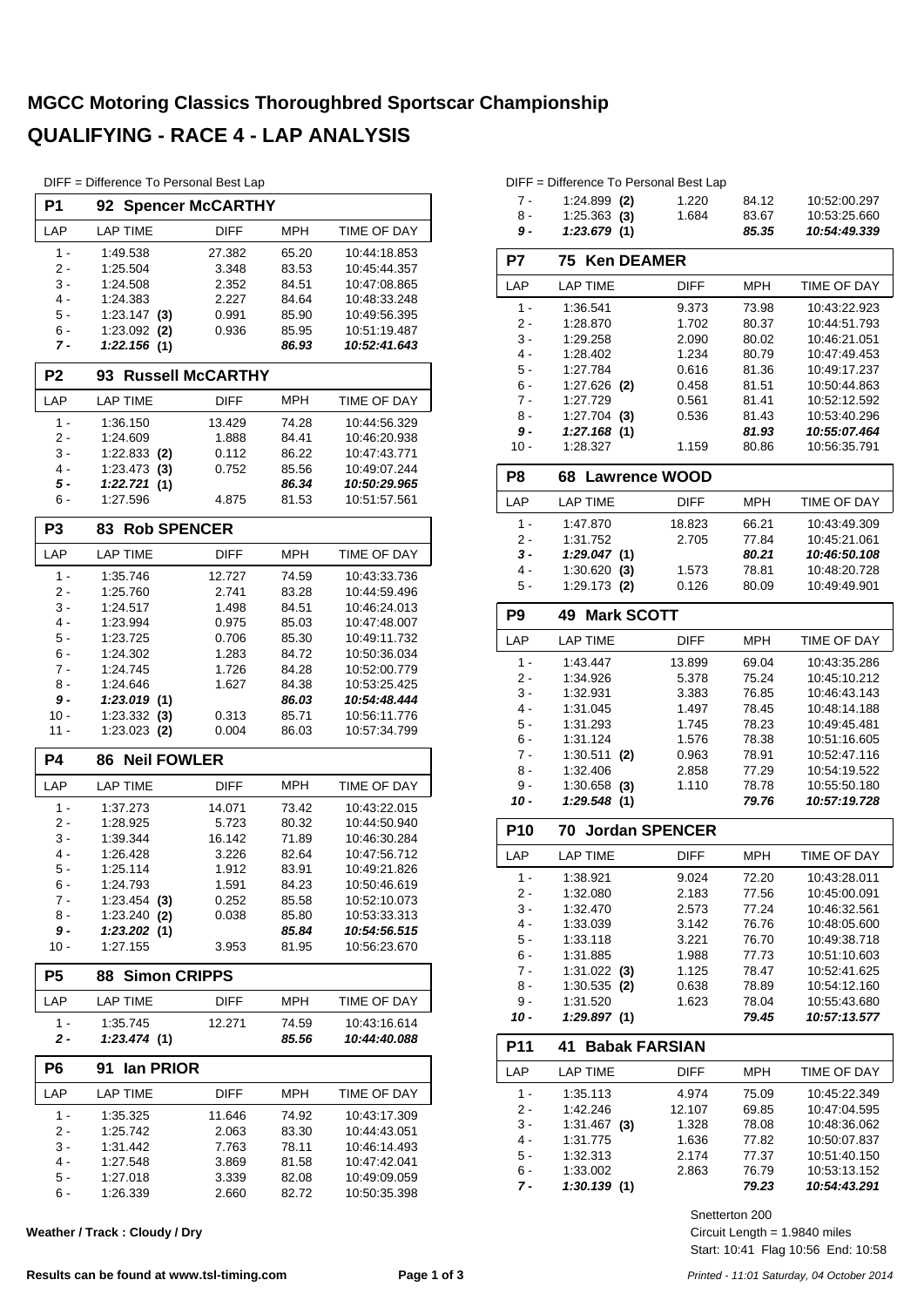#### **MGCC Motoring Classics Thoroughbred Sportscar Championship QUALIFYING - RACE 4 - LAP ANALYSIS**

|                 | DIFF = Difference To Personal Best Lap |                |                |                              |
|-----------------|----------------------------------------|----------------|----------------|------------------------------|
| 8 -             | $1:30.920$ (2)                         | 0.781          | 78.55          | 10:56:14.211                 |
| 9 -             | 1:32.313                               | 2.174          | 77.37          | 10:57:46.524                 |
| <b>P12</b>      | 66 Paul KHOURI                         |                |                |                              |
| LAP             | <b>LAP TIME</b>                        | DIFF           | <b>MPH</b>     | TIME OF DAY                  |
| $1 -$           | 1:42.043                               | 10.945         | 69.99          | 10:43:52.477                 |
| 2 -             | 1:32.103                               | 1.005          | 77.54          | 10:45:24.580                 |
| 3 -             | 1:34.284                               | 3.186          | 75.75          | 10:46:58.864                 |
| 4 -             | 1:31.773                               | 0.675          | 77.82          | 10:48:30.637                 |
| 5 -             | 1:31.909                               | 0.811          | 77.71          | 10:50:02.546                 |
| 6 -             | 1:31.098(1)                            |                | 78.40          | 10:51:33.644                 |
| 7 -<br>8 -      | $1:31.182$ (2)<br>$1:31.693$ (3)       | 0.084<br>0.595 | 78.33<br>77.89 | 10:53:04.826<br>10:54:36.519 |
|                 |                                        |                |                |                              |
| <b>P13</b>      | 33 Max CAWTHORN                        |                |                |                              |
| LAP             | <b>LAP TIME</b>                        | <b>DIFF</b>    | <b>MPH</b>     | TIME OF DAY                  |
| $1 -$           | 1:44.455                               | 12.972         | 68.37          | 10:43:57.222                 |
| 2 -             | 1:36.109                               | 4.626          | 74.31          | 10:45:33.331                 |
| 3 -<br>$4 -$    | 1:33.175                               | 1.692<br>0.933 | 76.65          | 10:47:06.506                 |
| 5 -             | $1:32.416$ (3)<br>1:32.788             | 1.305          | 77.28<br>76.97 | 10:48:38.922<br>10:50:11.710 |
| 6 -             | 1:31.483(1)                            |                | 78.07          | 10:51:43.193                 |
| $7 -$           | $1:32.238$ (2)                         | 0.755          | 77.43          | 10:53:15.431                 |
| 8 -             | 1:33.731                               | 2.248          | 76.20          | 10:54:49.162                 |
| 9 -             | 1:38.578                               | 7.095          | 72.45          | 10:56:27.740                 |
| <b>P14</b>      | <b>Phillip LAMBE</b><br>74             |                |                |                              |
| LAP             | <b>LAP TIME</b>                        | <b>DIFF</b>    | MPH            | <b>TIME OF DAY</b>           |
| $1 -$           | 1:44.617                               | 12.948         | 68.27          | 10:44:02.426                 |
| 2 -             | 1:35.840                               | 4.171          | 74.52          | 10:45:38.266                 |
| 3 -             | 1:34.531                               | 2.862          | 75.55          | 10:47:12.797                 |
| $4 -$           | 1:33.360                               | 1.691          | 76.50          | 10:48:46.157                 |
| 5 -             | 1:31.669(1)                            |                | 77.91          | 10:50:17.826                 |
| $6 -$           | 1:32.321                               | 0.652          | 77.36          | 10:51:50.147                 |
| 7 -             | 1:32.348                               | 0.679          | 77.34          | 10:53:22.495                 |
| 8 -             | $1:32.273$ (3)                         | 0.604          | 77.40          | 10:54:54.768                 |
| 9 -<br>10 -     | 1:33.825<br>$1:32.067$ (2)             | 2.156<br>0.398 | 76.12<br>77.57 | 10:56:28.593<br>10:58:00.660 |
|                 |                                        |                |                |                              |
| P <sub>15</sub> | 53 Kathy SHERRY                        |                |                |                              |
| LAP             | <b>LAP TIME</b>                        | <b>DIFF</b>    | <b>MPH</b>     | TIME OF DAY                  |
| 1 -             | 1:41.449                               | 9.596          | 70.40          | 10:43:48.276                 |
| 2 -             | 1:33.831                               | 1.978          | 76.12          | 10:45:22.107                 |
| 3 -             | 1:35.062                               | 3.209          | 75.13          | 10:46:57.169                 |
| 4 -             | 1:32.970                               | 1.117          | 76.82          | 10:48:30.139                 |
| $5 -$           | 1:33.244                               | 1.391          | 76.60          | 10:50:03.383                 |
| 6 -<br>7 -      | 1:32.011<br>(3)<br>1:31.875<br>(2)     | 0.158<br>0.022 | 77.62<br>77.74 | 10:51:35.394<br>10:53:07.269 |
| 8 -             | 1:31.853(1)                            |                | 77.76          | 10:54:39.122                 |
| 9 -             | 1:33.007                               | 1.154          | 76.79          | 10:56:12.129                 |
| 10 -            | 1:33.799                               | 1.946          | 76.14          | 10:57:45.928                 |
| <b>P16</b>      | <b>Kevin SWANN</b><br>76               |                |                |                              |
| LAP             | <b>LAP TIME</b>                        | DIFF           | <b>MPH</b>     | TIME OF DAY                  |
| $1 -$           | 1:41.666                               | 9.527          | 70.25          | 10:43:55.809                 |
| 2 -             | 1:35.560                               | 3.421          | 74.74          | 10:45:31.369                 |
| 3 -             | 1:34.368                               | 2.229          | 75.68          | 10:47:05.737                 |
| 4 -             | 1:32.680(3)                            | 0.541          | 77.06          | 10:48:38.417                 |
| 5 -             | 1:34.242                               | 2.103          | 75.78          | 10:50:12.659                 |
| 6 -             | 1:32.139(1)                            |                | 77.51          | 10:51:44.798                 |

|                 | DIFF = Difference To Personal Best Lap |                           |                |                              |
|-----------------|----------------------------------------|---------------------------|----------------|------------------------------|
| $7 -$           | $1:32.200$ (2)                         | 0.061                     | 77.46          | 10:53:16.998                 |
|                 |                                        |                           |                |                              |
| <b>P17</b>      | 65                                     | <b>Tyrone (Ben) WHITE</b> |                |                              |
| LAP             | <b>LAP TIME</b>                        | DIFF                      | <b>MPH</b>     | <b>TIME OF DAY</b>           |
| $1 -$           | 1:42.324                               | 10.134                    | 69.80          | 10:44:09.754                 |
| $2 -$           | 1:35.730                               | 3.540                     | 74.61          | 10:45:45.484                 |
| 3 -             | 1:36.171                               | 3.981                     | 74.26          | 10:47:21.655                 |
| $4 -$           | 1:33.337                               | 1.147                     | 76.52          | 10:48:54.992                 |
| 5 -<br>$6 -$    | 1:32.946<br>(3)<br>1:33.305            | 0.756<br>1.115            | 76.84<br>76.55 | 10:50:27.938<br>10:52:01.243 |
| 7 -             | 1:32.190(1)                            |                           | 77.47          | 10:53:33.433                 |
| 8 -             | 1:32.910 (2)                           | 0.720                     | 76.87          | 10:55:06.343                 |
| 9 -             | 1:34.372                               | 2.182                     | 75.68          | 10:56:40.715                 |
| <b>P18</b>      | <b>82 Martin BARROW</b>                |                           |                |                              |
| LAP             | <b>LAP TIME</b>                        | DIFF                      | <b>MPH</b>     | TIME OF DAY                  |
| $1 -$           | 1:48.752                               | 16.399                    | 65.67          | 10:43:44.026                 |
| $2 -$           | 1:37.478                               | 5.125                     | 73.27          | 10:45:21.504                 |
| 3 -             | 1:38.162                               | 5.809                     | 72.76          | 10:46:59.666                 |
| $4 -$           | 1:34.476                               | 2.123                     | 75.60          | 10:48:34.142                 |
| 5 -             | 1:32.353(1)                            |                           | 77.33          | 10:50:06.495                 |
| 6 -             | $1:33.530$ (3)                         | 1.177                     | 76.36          | 10:51:40.025                 |
| 7 -             | 1:33.671                               | 1.318                     | 76.25          | 10:53:13.696                 |
| $8 -$           | 1:34.497                               | 2.144                     | 75.58          | 10:54:48.193                 |
| 9 -             | 1:36.853                               | 4.500                     | 73.74          | 10:56:25.046                 |
| $10 -$          | 1:32.389 (2)                           | 0.036                     | 77.30          | 10:57:57.435                 |
| P <sub>19</sub> | <b>Colin JONES</b><br>36               |                           |                |                              |
| LAP             | <b>LAP TIME</b>                        | <b>DIFF</b>               | <b>MPH</b>     | TIME OF DAY                  |
| 1 -             | 1:42.812                               | 9.568                     | 69.47          | 10:43:36.179                 |
| 2 -             | $1:35.569$ (2)                         | 2.325                     | 74.73          | 10:45:11.748                 |
| 3 -             | 1:33.244(1)                            |                           | 76.60          | 10:46:44.992                 |
| <b>P20</b>      | <b>Neil CAWTHORN</b><br>38             |                           |                |                              |
| LAP             | <b>LAP TIME</b>                        | DIFF                      | <b>MPH</b>     | TIME OF DAY                  |
| $1 -$           | 1:46.552                               | 12.485                    | 67.03          | 10:44:07.197                 |
| $2 -$           | 1:39.576                               | 5.509                     | 71.72          | 10:45:46.773                 |
| $3 -$           | 1:36.193                               | 2.126                     | 74.25          | 10:47:22.966                 |
| $4 -$           | 1:36.622                               | 2.555                     | 73.92          | 10:48:59.588                 |
| 5 -             | 1:34.957                               | 0.890                     | 75.21          | 10:50:34.545                 |
| 6 -             | 1:34.891                               | 0.824                     | 75.27          | 10:52:09.436                 |
| 7 -             | $1:34.416$ (3)                         | 0.349                     | 75.64          | 10:53:43.852                 |
| $8-$<br>9 -     | 1:34.067(1)<br>$1:34.331$ (2)          | 0.264                     | 75.93<br>75.71 | 10:55:17.919<br>10:56:52.250 |
|                 |                                        |                           |                |                              |
| P21             | <b>Clive GIMSON</b><br>23              |                           |                |                              |
| LAP             | <b>LAP TIME</b>                        | <b>DIFF</b>               | <b>MPH</b>     | TIME OF DAY                  |
| 1 -             | 1:46.365                               | 10.928                    | 67.15          | 10:44:03.147                 |
| $2 -$           | 1:42.493                               | 7.056                     | 69.68          | 10:45:45.640                 |
| $3 -$<br>$4 -$  | 1:38.636                               | 3.199                     | 72.41          | 10:47:24.276                 |
| $5 -$           | 1:37.228<br>$1:36.072$ (2)             | 1.791<br>0.635            | 73.46<br>74.34 | 10:49:01.504<br>10:50:37.576 |
| $6 -$           | 1:36.478                               | 1.041                     | 74.03          | 10:52:14.054                 |
|                 |                                        | 0.821                     | 74.20          | 10:53:50.312                 |
|                 |                                        |                           |                |                              |
| 7 -             | 1:36.258                               |                           |                |                              |
| 8 -<br>9 -      | 1:35.437(1)<br>1:36.192(3)             | 0.755                     | 74.84<br>74.25 | 10:55:25.749<br>10:57:01.941 |
|                 |                                        |                           |                |                              |
|                 |                                        |                           |                |                              |

Start: 10:41 Flag 10:56 End: 10:58 Circuit Length = 1.9840 miles Snetterton 200

**Weather / Track : Cloudy / Dry**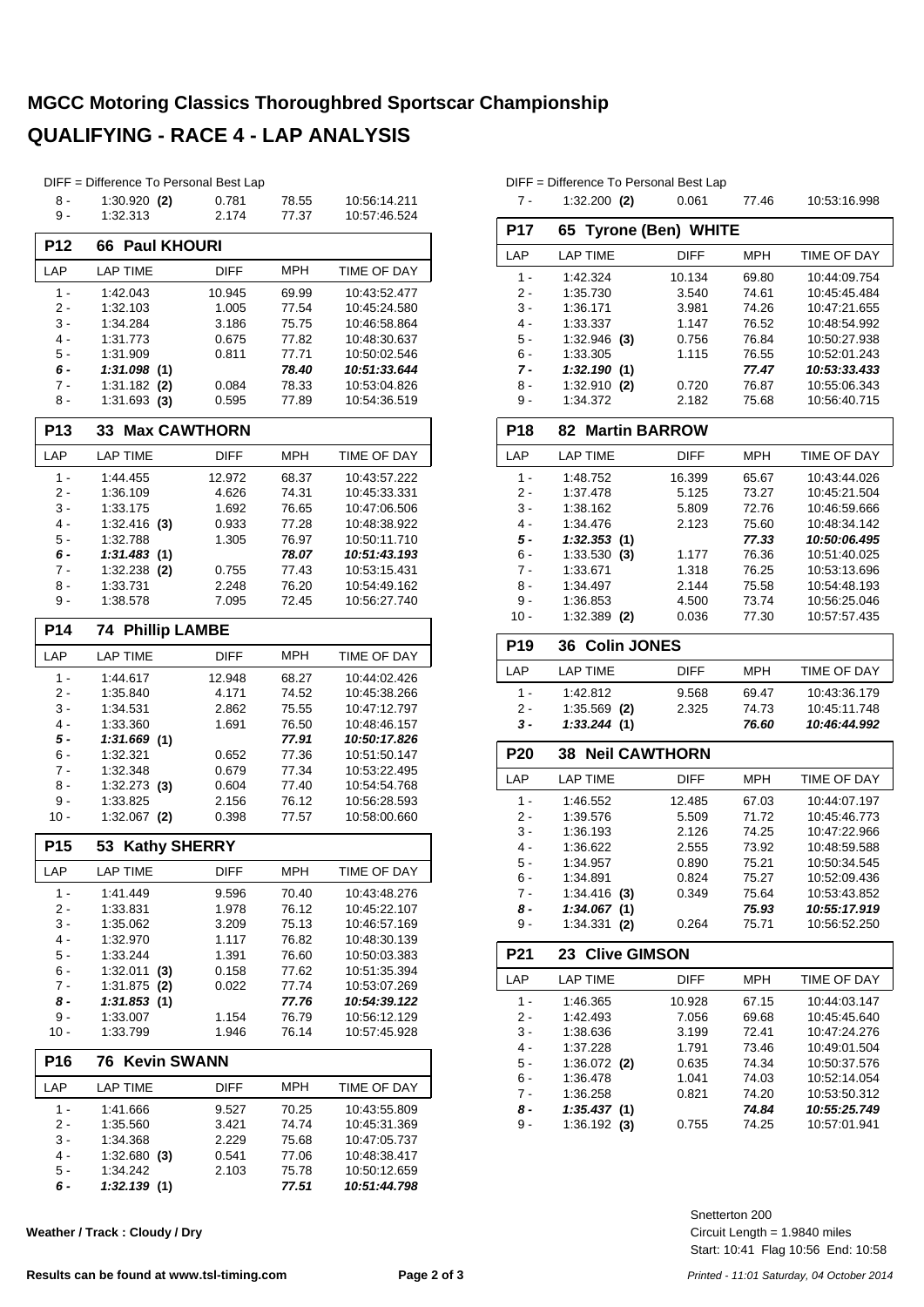#### **MGCC Motoring Classics Thoroughbred Sportscar Championship QUALIFYING - RACE 4 - LAP ANALYSIS**

DIFF = Difference To Personal Best Lap

| <b>P22</b>       | <b>Peter BARNARD</b><br>1 |             |            |              |  |  |
|------------------|---------------------------|-------------|------------|--------------|--|--|
| LAP              | <b>LAP TIME</b>           | <b>DIFF</b> | MPH        | TIME OF DAY  |  |  |
| $1 -$            | 1:47.460                  | 10.129      | 66.46      | 10:43:35.151 |  |  |
| 2 -              | 1:40.450                  | 3.119       | 71.10      | 10:45:15.601 |  |  |
| 3 -              | 1:39.391                  | 2.060       | 71.86      | 10:46:54.992 |  |  |
| $4 -$            | 1:39.618                  | 2.287       | 71.69      | 10:48:34.610 |  |  |
| 5 -              | 1:38.330<br>(3)           | 0.999       | 72.63      | 10:50:12.940 |  |  |
| 6 -              | 1:37.331<br>(1)           |             | 73.38      | 10:51:50.271 |  |  |
| 7 -              | 1:37.634<br>(2)           | 0.303       | 73.15      | 10:53:27.905 |  |  |
| P <sub>2</sub> 3 | <b>Martyn CLEWS</b><br>11 |             |            |              |  |  |
| LAP              | <b>LAP TIME</b>           | <b>DIFF</b> | MPH        | TIME OF DAY  |  |  |
| $1 -$            | 1:55.142                  | 17.440      | 62.03      | 10:43:57.959 |  |  |
| $2 -$            | 1:43.085                  | 5.383       | 69.28      | 10:45:41.044 |  |  |
| 3 -              | 1:40.976                  | 3.274       | 70.73      | 10:47:22.020 |  |  |
| $4 -$            | 1:39.470                  | 1.768       | 71.80      | 10:49:01.490 |  |  |
| $5 -$            | 1:38.930                  | 1.228       | 72.19      | 10:50:40.420 |  |  |
| 6 -              | $1:38.730$ (3)            | 1.028       | 72.34      | 10:52:19.150 |  |  |
| $7 -$            | 1:38.909                  | 1.207       | 72.21      | 10:53:58.059 |  |  |
| 8 -              | 1:37.734<br>(2)           | 0.032       | 73.08      | 10:55:35.793 |  |  |
| 9 -              | 1:37.702 (1)              |             | 73.10      | 10:57:13.495 |  |  |
| <b>P24</b>       | <b>Mike MASON</b><br>45   |             |            |              |  |  |
| LAP              | <b>LAP TIME</b>           | <b>DIFF</b> | <b>MPH</b> | TIME OF DAY  |  |  |
| $1 -$            | 1:47.727                  | 8.918       | 66.30      | 10:44:06.892 |  |  |
| 2 -              | 1:43.440                  | 4.631       | 69.05      | 10:45:50.332 |  |  |
| 3 -              | 1:40.916                  | 2.107       | 70.77      | 10:47:31.248 |  |  |
| 4 -              | $1:39.593$ (2)            | 0.784       | 71.71      | 10:49:10.841 |  |  |
| 5 -              | 1:40.269                  | 1.460       | 71.23      | 10:50:51.110 |  |  |
| $6 -$            | 1:39.671<br>(3)           | 0.862       | 71.66      | 10:52:30.781 |  |  |
| $7 -$            | 1:40.288                  | 1.479       | 71.22      | 10:54:11.069 |  |  |
| 8 -              | 1:40.586                  | 1.777       | 71.00      | 10:55:51.655 |  |  |
| 9 -              | 1:38.809(1)               |             | 72.28      | 10:57:30.464 |  |  |
| P <sub>25</sub>  | <b>Guy SAMUELS</b><br>9   |             |            |              |  |  |
| LAP              | <b>LAP TIME</b>           | <b>DIFF</b> | <b>MPH</b> | TIME OF DAY  |  |  |
| $1 -$            | 1:59.173                  | 13.631      | 59.93      | 10:43:56.093 |  |  |
| $2 -$            | 1:49.815<br>(3)           | 4.273       | 65.04      | 10:45:45.908 |  |  |
| 3 -              | 1:47.624<br>(2)           | 2.082       | 66.36      | 10:47:33.532 |  |  |
| 4 -              | 1:45.542 (1)              |             | 67.67      | 10:49:19.074 |  |  |
| <b>P26</b>       | <b>Bob LINES</b><br>24    |             |            |              |  |  |
| LAP              | <b>LAP TIME</b>           | DIFF        | <b>MPH</b> | TIME OF DAY  |  |  |
| $1 -$            | 1:53.833                  | 4.254       | 62.74      | 10:44:17.869 |  |  |
| $2 -$            | 1:49.664<br>(2)           | 0.085       | 65.13      | 10:46:07.533 |  |  |
| 3 -              | 1:49.579 (1)              |             | 65.18      | 10:47:57.112 |  |  |
| 4 -              | 4:29.540<br><b>P</b>      | 2:39.961    | 26.49      | 10:52:26.652 |  |  |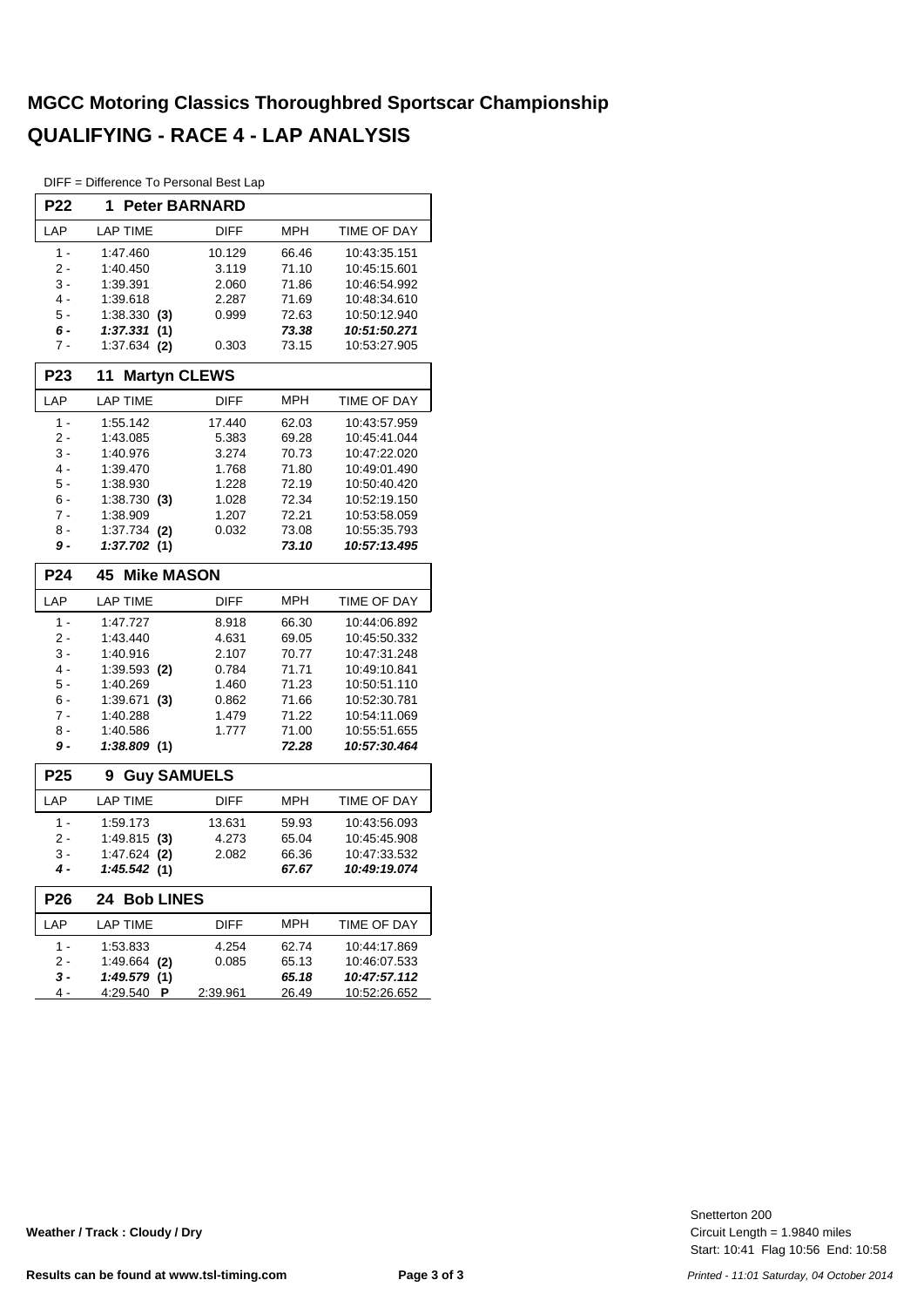

#### **MGCC Motoring Classics Thoroughbred Sportscar Championship RACE 4 - GRID**

Snetterton 200

Circuit Length = 1.9840 miles

**These results are provisional until the conclusion of any judicial and technical matters.**

Clerk Of Course : Timekeeper :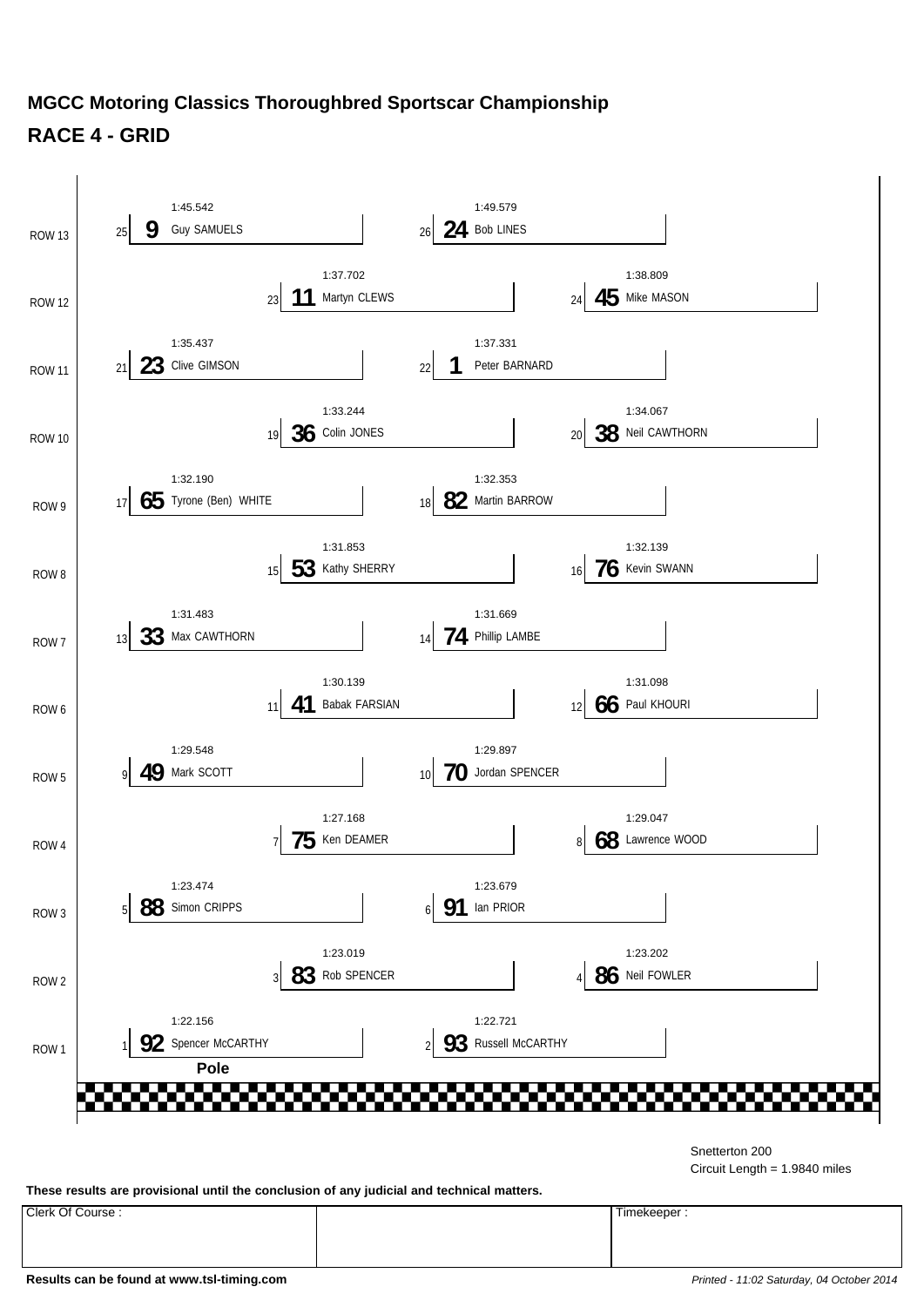#### **MGCC Motoring Classics Thoroughbred Sportscar Championship RACE 4 - CLASSIFICATION**

| POS        | <b>NO</b>    | <b>CL</b>    | <b>PIC NAME</b>                     | <b>ENTRY</b>          | <b>LAPS</b> | <b>TIME</b>        | GAP     | <b>DIFF</b> | <b>MPH</b> | <b>BEST</b> | ON             |
|------------|--------------|--------------|-------------------------------------|-----------------------|-------------|--------------------|---------|-------------|------------|-------------|----------------|
| 1          | 83           | D            | 1 Rob SPENCER                       | MGB GT V8             | 12          | 21:07.647          |         |             | 67.61      | 1:43.546    | 3              |
| 2          | 86           | D            | 2 Neil FOWLER                       | MGB GT V8             | 12          | 21:08.284          | 0.637   | 0.637       | 67.57      | 1:41.275    | 12             |
| 3          | 46           | B            | <b>Simon CRIPPS</b><br>$\mathbf{1}$ | <b>MGB Roadster</b>   | 12          | 21:42.287          | 34.640  | 34.003      | 65.81      | 1:43.843    | 11             |
| 4          | 93           | D            | 3 Russell McCARTHY                  | MG B GT V8            | 12          | 21:46.726          | 39.079  | 4.439       | 65.59      | 1:45.862    | 3              |
| 5          | 92           | D            | 4 Spencer McCARTHY                  | MG B GT V8            | 12          | 21:47.196          | 39.549  | 0.470       | 65.56      | 1:45.126    | 12             |
| 6          | 75           | $\mathsf{C}$ | 1 Ken DEAMER                        | MGB GT V8             | 12          | 22:10.833 1:03.186 |         | 23.637      | 64.40      | 1:46.965    | 11             |
| 7          | $\ast$<br>41 | B            | 2 Babak FARSIAN                     | <b>MGB Roadster</b>   | 12          | 22:13.142 1:05.495 |         | 2.309       | 64.29      | 1:46.226    | 3              |
| 8          | 70           | C            | 2 Jordan SPENCER                    | MGB GT V8             | 12          | 22:49.426 1:41.779 |         | 36.284      | 62.58      | 1:47.418    | 11             |
| 9          | 53           | C            | 3 Kathy SHERRY                      | Morgan $+8$           | 11          | 21:28.144          | 1 Lap   | 1 Lap       | 60.99      | 1:50.360    | 11             |
| 10         | 65           | C            | 4 Tyrone (Ben) WHITE                | MGB V8 Roadster       | 11          | 21:29.139          | 1 Lap   | 0.995       | 60.94      | 1:50.501    | 11             |
| 11         | 66           | C            | 5 Paul KHOURI                       | MGB GT V8             | 11          | 21:34.357          | 1 Lap   | 5.218       | 60.70      | 1:52.176    | 11             |
| 12         | 68           | C            | 6 Lawrence WOOD                     | MGB Costello GT V8    | 11          | 21:34.443          | 1 Lap   | 0.086       | 60.69      | 1:51.161    | 11             |
| 13         | 49           | B            | 3 Mark SCOTT                        | <b>MGB Roadster</b>   | 11          | 21:37.317          | 1 Lap   | 2.874       | 60.56      | 1:50.413    | 10             |
| 14         | 24           | B            | 4 Bob LINES                         | <b>MGA Twin Cam</b>   | 11          | 21:58.541          | 1 Lap   | 21.224      | 59.58      | 1:52.375    | $\overline{7}$ |
| 15         | 23           | Β            | 5 Clive GIMSON                      | Triumph GT6           | 11          | 22:12.683          | 1 Lap   | 14.142      | 58.95      | 1:58.375    | 10             |
| 16         | 11           | Α            | 1 Martyn CLEWS                      | MG Midget/Sprite      | 11          | 22:34.627          | 1 Lap   | 21.944      | 57.99      | 1:58.778    | 9              |
| 17         | 82           | D            | 5 Martin BARROW                     | Jaguar E-Type         | 11          | 22:36.484          | 1 Lap   | 1.857       | 57.92      | 1:55.152    | 11             |
| 18         | 74           | C            | 7 Phillip LAMBE                     | Triumph TR6           | 10          | 21:20.798          | 2 Laps  | 1 Lap       | 55.76      | 2:01.881    | 9              |
| 19         | 9            | Α            | 2 Guy SAMUELS                       | <b>MG B Roadster</b>  | 10          | 21:25.784          | 2 Laps  | 4.986       | 55.55      | 2:02.886    | 9              |
|            |              |              |                                     | <b>NOT CLASSIFIED</b> |             |                    |         |             |            |             |                |
| <b>DNF</b> | $\mathbf{1}$ | Α            | <b>Peter BARNARD</b>                | <b>MGB Roadster</b>   | 9           | 19:33.968          | 3 Laps  | 1 Lap       | 54.75      | 2:01.046    | $\overline{7}$ |
| <b>DNF</b> | 33           | Β            | <b>Max CAWTHORN</b>                 | <b>MGB Roadster</b>   | 3           | 6:56.562           | 9 Laps  | 6 Laps      | 51.43      | 2:08.938    | $\overline{2}$ |
| <b>DNF</b> | 76           | $\mathsf{C}$ | <b>Kevin SWANN</b>                  | MGB GT V8             | 1           | 2:15.621           | 11 Laps | 2 Laps      | 52.66      | 2:15.621    | $\mathbf{1}$   |
| <b>DNF</b> | 38           | B            | <b>Neil CAWTHORN</b>                | <b>MGA Roadster</b>   | 1           | 2:31.454           | 11 Laps | 15.833      | 47.15      | 2:31.454    | $\overline{1}$ |
| <b>DNF</b> | 91           | D            | lan PRIOR                           | MGB GT V8             | 0           |                    |         |             |            |             |                |
| <b>DNF</b> | 45           | Β            | <b>Mike MASON</b>                   | MGB GT V8             | 0           |                    |         |             |            |             |                |
|            |              |              |                                     | <b>FASTEST LAP</b>    |             |                    |         |             |            |             |                |
|            | 86           | D            | <b>Neil FOWLER</b>                  | MGB GT V8             | 12          | 1:41.275           |         | 70.52 mph   |            | 113.50 kph  |                |
|            | 46           | B            | <b>Simon CRIPPS</b>                 | <b>MGB Roadster</b>   | 11          | 1:43.843           |         | 68.78 mph   |            | 110.69 kph  |                |
|            | 75           | C            | <b>Ken DEAMER</b>                   | MGB GT V8             | 11          | 1:46.965           |         | 66.77 mph   |            | 107.46 kph  |                |
|            | 11           | Α            | Martyn CLEWS                        | MG Midget/Sprite      | 9           | 1:58.778           |         | 60.13 mph   |            | 96.77 kph   |                |
|            |              |              |                                     |                       |             |                    |         |             |            |             |                |

**Car 41 - Transponder intermittent**

**Weather / Track : Rain / Wet**

These results are provisional until the conclusion of any judicial and technical matters. Start: 14:50 Flag 15:11 End: 15:13

Clerk Of Course : Timekeeper :

Circuit Length = 1.9840 miles Snetterton 200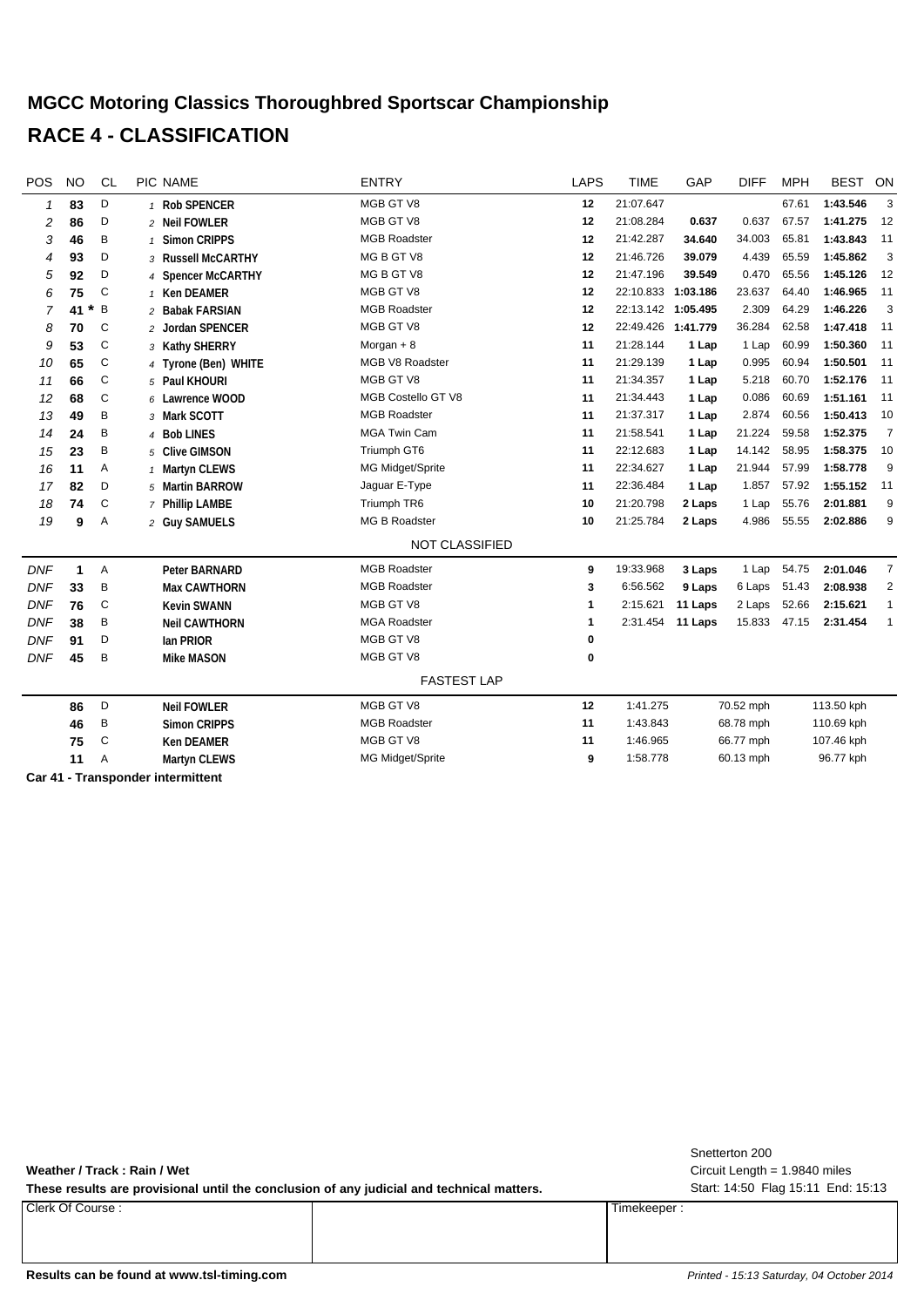## **MGCC Motoring Classics Thoroughbred Sportscar Championship RACE 4 - LAP CHART**

| LAP <sub>1</sub> |               | @ 14:52:18.862  | LAP <sub>2</sub> |          | @ 14:54:05.396 | LAP <sub>3</sub> |               | @ 14:55:49.846 | LAP <sub>4</sub> |               | @ 14:57:36.064  | LAP <sub>5</sub> |               | @14:59:21.771   |
|------------------|---------------|-----------------|------------------|----------|----------------|------------------|---------------|----------------|------------------|---------------|-----------------|------------------|---------------|-----------------|
| NO.              | <b>BEHIND</b> | <b>LAP TIME</b> | NO.              | BEHIND   | LAP TIME       | NO.              | <b>BEHIND</b> | LAP TIME       | NO.              | <b>BEHIND</b> | <b>LAP TIME</b> | NO.              | <b>BEHIND</b> | <b>LAP TIME</b> |
| 93               |               | 1:51.966        | 93               |          | 1:46.534       | 83               |               | 1:43.546       | 83               |               | 1:46.218        | 83               |               | 1:45.707        |
| 92               | 2.158         | 1:54.124        | 83               | 0.904    | 1:44.912       | 93               | 1.412         | 1:45.862       | 86               | 3.114         | 1:47.347        | 86               | 0.788         | 1:43.381        |
| 83               | 2.526         | 1:54.492        | 92               | 2.241    | 1:46.617       | 86               | 1.985         | 1:43.560       | 93               | 4.585         | 1:49.391        | 93               | 8.132         | 1:49.254        |
| 86               | 4.085         | 1:56.051        | 86               | 2.875    | 1:45.324       | 92               | 4.991         | 1:47.200       | 92               | 5.047         | 1:46.274        | 92               | 15.644        | 1:56.304        |
| 41               | 5.484         | 1:57.450        | 75               | 17.496   | 1:53.972       | 41               | 21.386        | 1:46.226       | 41               | 23.250        | 1:48.082        | 46               | 26.882        | 1:48.456        |
| 70               | 6.284         | 1:58.250        | 41               | 19.610   | 2:00.660       | 46               | 25.435        | 1:49.321       | 46               | 24.133        | 1:44.916        | 41               | 31.729        | 1:54.186        |
| 75               | 10.058        | 2:02.024        | 46               | 20.564   | 1:47.254       | 75               | 26.568        | 1:53.522       | 75               | 28.649        | 1:48.299        | 75               | 32.952        | 1:50.010        |
| 53               | 11.061        | 2:03.027        | 53               | 20.866   | 1:56.339       | 53               | 32.721        | 1:56.305       | 53               | 41.393        | 1:54.890        | 70               | 49.401        | 1:51.987        |
| 46               | 19.844        | 2:11.810        | 70               | 28.788   | 2:09.038       | 70               | 38.843        | 1:54.505       | 70               | 43.121        | 1:50.496        | 53               | 49.476        | 1:53.790        |
| 65               | 21.024        | 2:12.990        | 65               | 34.263   | 1:59.773       | 65               | 49.898        | 2:00.085       | 65               | 59.899        | 1:56.219        | 65               | 1:10.378      | 1:56.186        |
| 76               | 23.655        | 2:15.621        | 66               | 35.855   | 1:58.068       | 66               | 50.358        | 1:58.953       | 66               | 1:00.286      | 1:56.146        | 66               | 1:10.980      | 1:56.401        |
| 66               | 24.321        | 2:16.287        | 23               | 39.495   | 1:59.781       | 68               | 51.481        | 1:54.444       | 68               | 1:01.290      | 1:56.027        | 68               | 1:12.653      | 1:57.070        |
| 23               | 26.248        | 2:18.214        | 68               | 41.487   | 1:59.567       | 23               | 54.966        | 1:59.921       | 23               | 1:08.097      | 1:59.349        | 49               | 1:22.231      | 1:54.602        |
| 68               | 28.454        | 2:20.420        | 49               | 47.735   | 2:04.643       | 49               | 1:02.878      | 1:59.593       | 49               | 1:13.336      | 1:56.676        | 23               | 1:22.306      | 1:59.916        |
| 49               | 29.626        | 2:21.592        | 1                | 49.412   | 2:04.260       | 1                | 1:06.426      | 2:01.464       | 1                | 1:21.275      | 2:01.067        | 24               | 1:36.025      | 1:59.364        |
| 82               | 30.668        | 2:22.634        | 11               | 50.486   | 2:04.383       | 11               | 1:07.863      | 2:01.827       | 11               | 1:22.062      | 2:00.417        | 1                | 1:37.497      | 2:01.929        |
| 1                | 31.686        | 2:23.652        | 24               | 52.169   | 2:04.775       | 24               | 1:08.504      | 2:00.785       | 24               | 1:22.368      | 2:00.082        | 11               | 1:38.302      | 2:01.947        |
| 11               | 32.637        | 2:24.603        | 82               | 52.993   | 2:08.859       | 82               | 1:14.310      | 2:05.767       | 82               | 1:27.707      | 1:59.615        | 82               | 1:40.513      | 1:58.513        |
| 24               | 33.928        | 2:25.894        | 9                | 57.876   | 2:05.112       | 9                | 1:21.168      | 2:07.742       | 74               | 1:41.707      | 2:05.751        |                  |               |                 |
| 9                | 39.298        | 2:31.264        | 74               | 1:03.808 | 2:09.314       | 74               | 1:22.174      | 2:02.816       | 9                | 1:43.420      | 2:08.470        |                  |               |                 |
| 38               | 39.488        | 2:31.454        | 33               | 1:06.507 | 2:08.938       | 33               | 1:33.612      | 2:11.555       |                  |               |                 |                  |               |                 |
| 74               | 41.028        | 2:32.994        |                  |          |                |                  |               |                |                  |               |                 |                  |               |                 |

44.103 2:36.069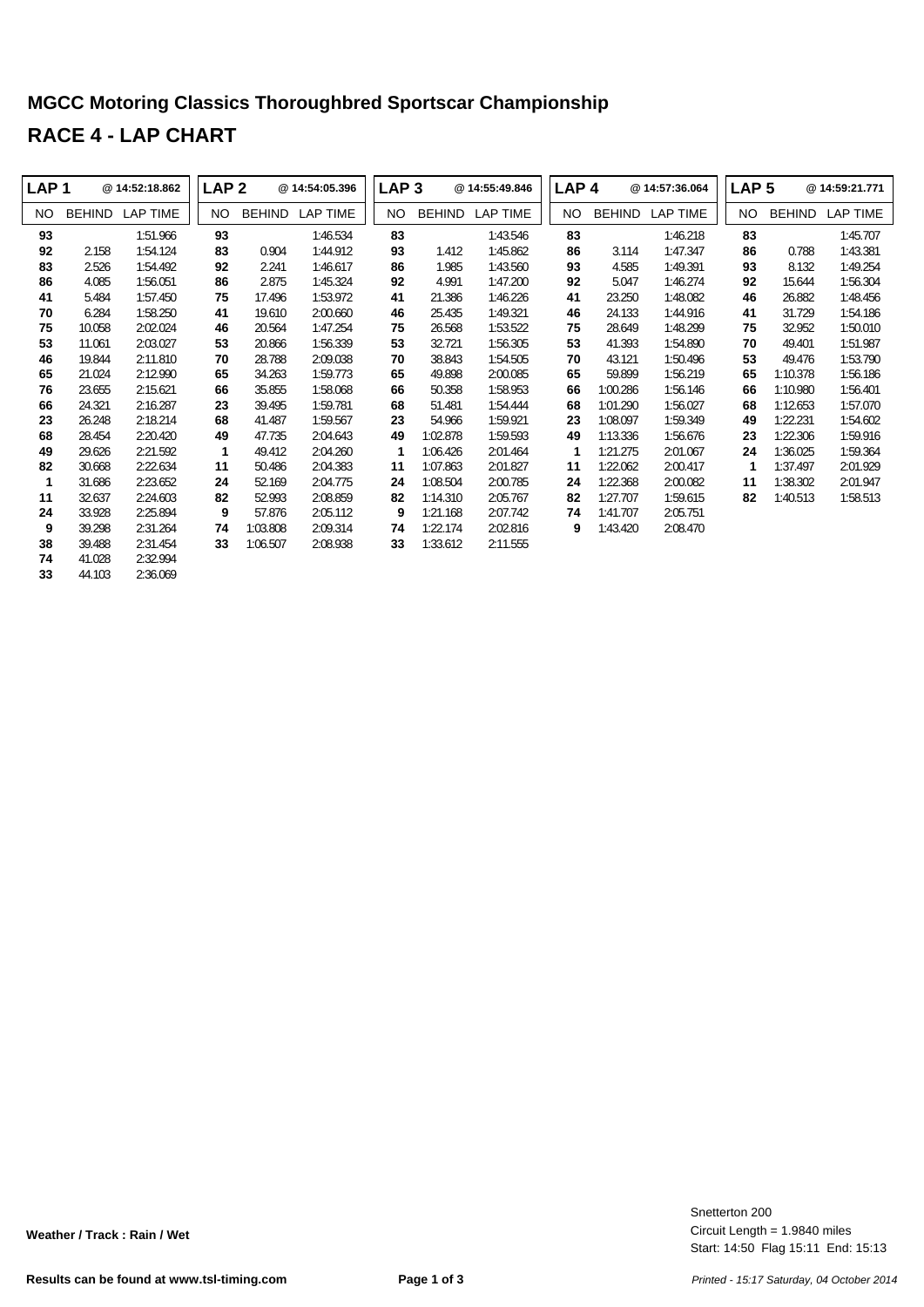## **MGCC Motoring Classics Thoroughbred Sportscar Championship RACE 4 - LAP CHART**

| LAP <sub>6</sub> |               | @15:01:05.417 | LAP <sub>7</sub> |               | @15:02:51.239 | LAP <sub>8</sub> |               | @15:04:34.867 | LAP <sub>9</sub> |               | @15:06:18.816 | <b>LAP 10</b> |               | @15:08:05.560   |
|------------------|---------------|---------------|------------------|---------------|---------------|------------------|---------------|---------------|------------------|---------------|---------------|---------------|---------------|-----------------|
| NO.              | <b>BEHIND</b> | LAP TIME      | NO.              | <b>BEHIND</b> | LAP TIME      | NO.              | <b>BEHIND</b> | LAP TIME      | NO.              | <b>BEHIND</b> | LAP TIME      | NO.           | <b>BEHIND</b> | <b>LAP TIME</b> |
| 83               |               | 1:43.646      | 83               |               | 1:45.822      | 83               |               | 1:43.628      | 83               |               | 1:43.949      | 83            |               | 1:46.744        |
| 86               | 5.557         | 1:48.415      | 24               | 1 Lap         | 1:56.661      | 86               | 3.446         | 1:43.168      | 68               | 1 Lap         | 1:54.837      | 53            | 1 Lap         | 2:00.428        |
| 93               | 14.436        | 1:49.950      | 86               | 3.906         | 1:44.171      | 23               | 1 Lap         | 2:00.740      | 86               | 8.375         | 1:48.878      | 86            | 5.842         | 1:44.211        |
| 92               | 20.001        | 1:48.003      | 1                | 1 Lap         | 2:02.116      | 24               | 1 Lap         | 1:52.375      | 49               | 1 Lap         | 1:58.687      | 65            | 1 Lap         | 1:54.418        |
| 74               | 1 Lap         | 2:09.204      | 11               | 1 Lap         | 2:02.326      | 93               | 27.428        | 1:51.754      | 24               | 1 Lap         | 1:54.875      | 66            | 1 Lap         | 1:56.811        |
| 9                | 1 Lap         | 2:10.584      | 82               | 1 Lap         | 2:03.623      | 1                | 1 Lap         | 2:01.046      | 23               | 1 Lap         | 1:59.157      | 68            | 1 Lap         | 1:55.664        |
| 46               | 28.718        | 1:45.482      | 93               | 19.302        | 1:50.688      | 11               | 1 Lap         | 2:00.888      | 46               | 31.436        | 1:45.735      | 49            | 1 Lap         | 1:52.958        |
| 41               | 36.085        | 1:48.002      | 92               | 21.554        | 1:47.375      | 92               | 28.578        | 1:50.652      | 93               | 33.260        | 1:49.781      | 46            | 29.238        | 1:44.546        |
| 75               | 38.881        | 1:49.575      | 46               | 28.244        | 1:45.348      | 46               | 29.650        | 1:45.034      | 92               | 34.388        | 1:49.759      | 24            | 1 Lap         | 1:55.528        |
| 70               | 1:03.031      | 1:57.276      | 41               | 39.120        | 1:48.857      | 82               | 1 Lap         | 2:01.889      | 11               | 1 Lap         | 2:00.700      | 93            | 35.432        | 1:48.916        |
| 53               | 1:05.425      | 1:59.595      | 75               | 43.184        | 1:50.125      | 41               | 43.029        | 1:47.537      | 1                | 1 Lap         | 2:04.129      | 92            | 36.107        | 1:48.463        |
| 65               | 1:20.905      | 1:54.173      | 74               | 1 Lap         | 2:07.903      | 75               | 47.752        | 1:48.196      | 41               | 48.831        | 1:49.751      | 23            | 1 Lap         | 1:58.695        |
| 66               | 1:21.766      | 1:54.432      | 9                | 1 Lap         | 2:06.047      | 74               | 1 Lap         | 2:04.972      | 82               | 1 Lap         | 2:01.781      | 41            | 55.162        | 1:53.075        |
| 68               | 1:24.263      | 1:55.256      | 70               | 1:07.410      | 1:50.201      | 9                | 1 Lap         | 2:05.945      | 75               | 53.168        | 1:49.365      | 11            | 1 Lap         | 1:58.778        |
| 49               | 1:31.607      | 1:53.022      | 53               | 1:15.519      | 1:55.916      | 70               | 1:14.454      | 1:50.672      | 70               | 1:22.587      | 1:52.082      | 75            | 57.492        | 1:51.068        |
| 23               | 1:38.476      | 1:59.816      | 65               | 1:30.187      | 1:55.104      | 53               | 1:31.668      | 1:59.777      | 74               | 1 Lap         | 2:02.761      | 82            | 1 Lap         | 2:02.097        |
|                  |               |               | 66               | 1:30.986      | 1:55.042      | 65               | 1:42.272      | 1:55.713      | 9                | 1 Lap         | 2:03.365      | 70            | 1:24.165      | 1:48.322        |
|                  |               |               | 68               | 1:34.106      | 1:55.665      | 66               | 1:43.107      | 1:55.749      |                  |               |               | 74            | 1 Lap         | 2:01.881        |
|                  |               |               | 49               | 1:40.257      | 1:54.472      |                  |               |               |                  |               |               | 9             | 1 Lap         | 2:02.886        |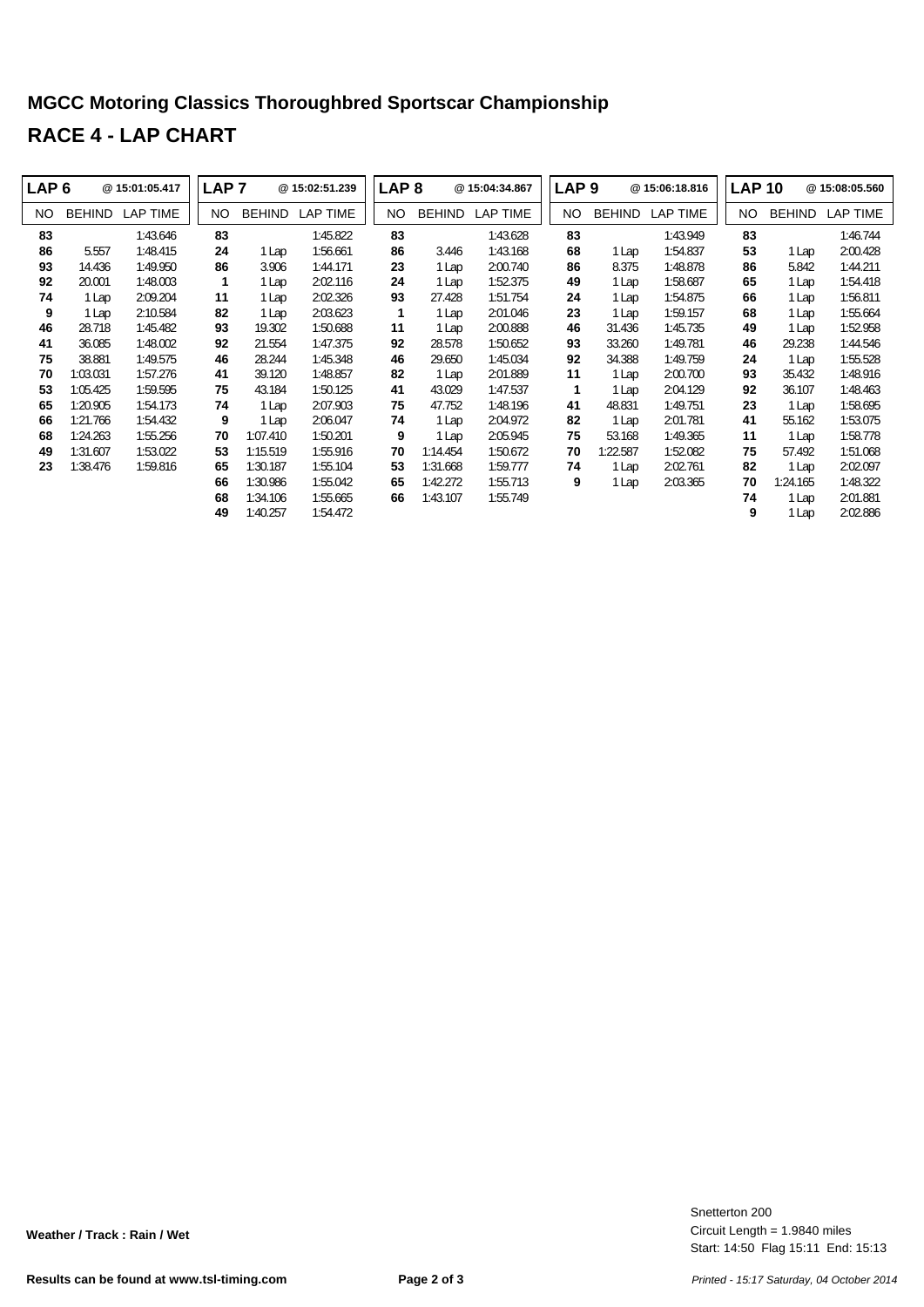#### **MGCC Motoring Classics Thoroughbred Sportscar Championship RACE 4 - LAP CHART**

| <b>LAP 11</b> |               | @15:09:50.262   | <b>LAP 12</b> |               | @15:11:34.543 |
|---------------|---------------|-----------------|---------------|---------------|---------------|
| NO            | <b>BEHIND</b> | <b>LAP TIME</b> | NO            | <b>BEHIND</b> | LAP TIME      |
| 83            |               | 1:44.702        | 83            |               | 1:44.281      |
| 86            | 3.643         | 1:42.503        | 86            | 0.637         | 1:41.275      |
| 1             | 2 Laps        | 2:54.305 P      | 74            | 2 Laps        | 2:03.202      |
| 53            | 1 Lap         | 1:57.717        | 9             | 2 Laps        | 2:04.369      |
| 65            | 1 Lap         | 1:53.977        | 53            | 1 Lap         | 1:50.360      |
| 66            | 1 Lap         | 1:54.292        | 65            | 1 Lap         | 1:50.501      |
| 68            | 1 Lap         | 1:54.332        | 66            | 1 Lap         | 1:52.176      |
| 49            | 1 Lap         | 1:50.413        | 68            | 1 Lap         | 1:51.161      |
| 46            | 28.379        | 1:43.843        | 49            | 1 Lap         | 1:50.659      |
| 93            | 36.881        | 1:46.151        | 46            | 34.640        | 1:50.542      |
| 92            | 38.704        | 1:47.299        | 93            | 39.079        | 1:46.479      |
| 24            | 1 Lap         | 1:55.051        | 92            | 39.549        | 1:45.126      |
| 23            | 1 Lap         | 1:58.375        | 24            | 1 Lap         | 1:53.151      |
| 41            | 59.425        | 1:48.965        | 75            | 1:03.186      | 1:47.712      |
| 75            | 59.755        | 1:46.965        | 23            | 1 Lap         | 1:58.719      |
| 11            | 1 Lap         | 1:59.779        | 41            | 1:05.495      | 1:50.351      |
| 82            | 1 Lap         | 1:56.554        | 11            | 1 Lap         | 1:58.979      |
| 70            | 1:26.881      | 1:47.418        | 82            | 1 Lap         | 1:55.152      |
|               |               |                 | 70            | 1:41.779      | 1:59.179      |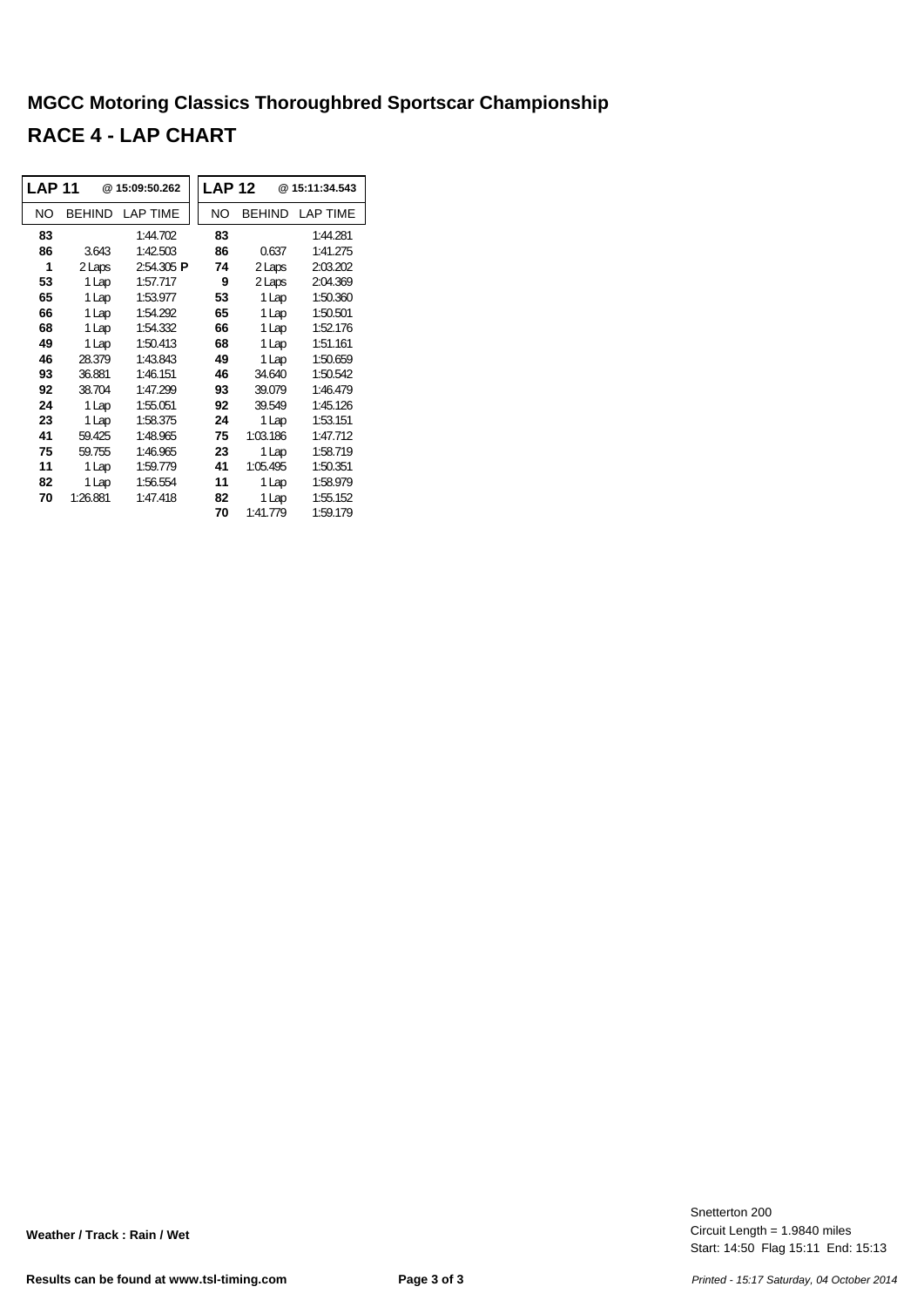#### **MGCC Motoring Classics Thoroughbred Sportscar Championship RACE 4 - LAP ANALYSIS**

|                | DIFF = Difference To Personal Best Lap |                         |                |                              |
|----------------|----------------------------------------|-------------------------|----------------|------------------------------|
| P1             | 83<br><b>Rob SPENCER</b>               |                         |                |                              |
| LAP            | LAP TIME                               | DIFF                    | <b>MPH</b>     | TIME OF DAY                  |
| $1 -$          | 1:54.492                               | 10.946                  | 62.38          | 14:52:21.388                 |
| 2 -            | 1:44.912                               | 1.366                   | 68.08          | 14:54:06.300                 |
| 3 -            | 1:43.546(1)                            |                         | 68.97          | 14:55:49.846                 |
| 4 -            | 1:46.218                               | 2.672                   | 67.24          | 14:57:36.064                 |
| 5 -            | 1:45.707                               | 2.161                   | 67.56          | 14:59:21.771                 |
| 6 -            | 1:43.646<br>(3)                        | 0.100                   | 68.91          | 15:01:05.417                 |
| $7 -$          | 1:45.822                               | 2.276                   | 67.49          | 15:02:51.239                 |
| 8 -            | 1:43.628 (2)                           | 0.082                   | 68.92          | 15:04:34.867                 |
| 9 -            | 1:43.949                               | 0.403                   | 68.71          | 15:06:18.816                 |
| $10 -$         | 1:46.744                               | 3.198                   | 66.91          | 15:08:05.560                 |
| 11 -           | 1:44.702                               | 1.156                   | 68.21          | 15:09:50.262                 |
| $12 -$         | 1:44.281                               | 0.735                   | 68.49          | 15:11:34.543                 |
| P <sub>2</sub> | <b>Neil FOWLER</b><br>86               |                         |                |                              |
| LAP            | <b>LAP TIME</b>                        | <b>DIFF</b>             | <b>MPH</b>     | TIME OF DAY                  |
| 1 -            | 1:56.051                               | 14.776                  | 61.54          | 14:52:22.947                 |
| $2 -$          | 1:45.324                               | 4.049                   | 67.81          | 14:54:08.271                 |
| $3 -$          | 1:43.560                               | 2.285                   | 68.97          | 14:55:51.831                 |
| 4 -            | 1:47.347                               | 6.072                   | 66.53          | 14:57:39.178                 |
| 5 -            | 1:43.381                               | 2.106                   | 69.08          | 14:59:22.559                 |
| 6 -            | 1:48.415                               | 7.140                   | 65.88          | 15:01:10.974                 |
| $7 -$          | 1:44.171                               | 2.896                   | 68.56          | 15:02:55.145                 |
| 8 -            | $1:43.168$ (3)                         | 1.893                   | 69.23          | 15:04:38.313                 |
| 9 -            | 1:48.878                               | 7.603                   | 65.60          | 15:06:27.191                 |
| $10 -$         | 1:44.211                               | 2.936                   | 68.53          | 15:08:11.402                 |
| 11 -           | 1:42.503<br>(2)                        | 1.228                   | 69.68          | 15:09:53.905                 |
| 12 -           | 1:41.275(1)                            |                         | 70.52          | 15:11:35.180                 |
|                |                                        |                         |                |                              |
| P <sub>3</sub> | <b>Simon CRIPPS</b><br>46              |                         |                |                              |
| LAP            | LAP TIME                               | DIFF                    | <b>MPH</b>     | TIME OF DAY                  |
| 1 -            |                                        |                         |                |                              |
| 2 -            | 2:11.810<br>1:47.254                   | 27.967<br>3.411         | 54.18<br>66.59 | 14:52:38.706<br>14:54:25.960 |
| 3 -            | 1:49.321                               | 5.478                   | 65.33          | 14:56:15.281                 |
| 4 -            | 1:44.916                               | 1.073                   | 68.07          | 14:58:00.197                 |
| 5 -            | (3)<br>1:48.456                        | 4.613                   | 65.85          | 14:59:48.653                 |
| 6 -            | 1:45.482                               | 1.639                   | 67.71          | 15:01:34.135                 |
| 7 -            | 1:45.348                               | 1.505                   | 67.79          | 15:03:19.483                 |
| 8 -            | 1:45.034                               | 1.191                   | 68.00          | 15:05:04.517                 |
| 9 -            | 1:45.735                               | 1.892                   | 67.55          | 15:06:50.252                 |
| 10 -           | $1:44.546$ (2)                         | 0.703                   | 68.31          | 15:08:34.798                 |
| 11 -           | 1:43.843 (1)                           |                         | 68.78          | 15:10:18.641                 |
| 12 -           | 1:50.542                               | 6.699                   | 64.61          | 15:12:09.183                 |
| P4             | 93                                     | <b>Russell McCARTHY</b> |                |                              |
| LAP            | <b>LAP TIME</b>                        | DIFF                    | <b>MPH</b>     | <b>TIME OF DAY</b>           |
| 1 -            | 1:51.966                               | 6.104                   | 63.79          | 14:52:18.862                 |
| $2 -$          | 1:46.534                               | 0.672                   | 67.04          | 14:54:05.396                 |
| 3 -            | 1:45.862 (1)                           |                         | 67.47          | 14:55:51.258                 |
| 4 -            | 1:49.391                               | 3.529                   | 65.29          | 14:57:40.649                 |
| $5 -$          | 1:49.254                               | 3.392                   | 65.37          | 14:59:29.903                 |
| 6 -            | 1:49.950                               | 4.088                   | 64.96          | 15:01:19.853                 |
| 7 -            | 1:50.688                               | 4.826                   | 64.52          | 15:03:10.541                 |
| 8 -            | 1:51.754                               | 5.892                   | 63.91          | 15:05:02.295                 |
| 9 -            | 1:49.781                               | 3.919                   | 65.06          | 15:06:52.076                 |
| 10 -           | 1:48.916                               | 3.054                   | 65.57          | 15:08:40.992                 |
| $11 -$         | 1:46.151<br>(2)                        | 0.289                   | 67.28          | 15:10:27.143                 |

DIFF - Difference To Personal Best La

**Weather / Track : Rain / Wet**

DIFF = Difference To Personal Best Lap

| DIFF = Difference To Personal Best Lap<br>P <sub>5</sub> | 92                            | <b>Spencer McCARTHY</b> |                |                              |
|----------------------------------------------------------|-------------------------------|-------------------------|----------------|------------------------------|
| LAP                                                      | <b>LAP TIME</b>               | <b>DIFF</b>             | <b>MPH</b>     | TIME OF DAY                  |
| 1 -                                                      | 1:54.124                      | 8.998                   | 62.58          | 14:52:21.020                 |
| $2 -$                                                    | $1:46.617$ (3)                | 1.491                   | 66.99          | 14:54:07.637                 |
| $3 -$                                                    | 1:47.200                      | 2.074                   | 66.62          | 14:55:54.837                 |
| $4 -$                                                    | $1:46.274$ (2)                | 1.148                   | 67.20          | 14:57:41.111                 |
| 5 -                                                      | 1:56.304                      | 11.178                  | 61.41          | 14:59:37.415                 |
| $6 -$                                                    | 1:48.003                      | 2.877                   | 66.13          | 15:01:25.418                 |
| $7 -$                                                    | 1:47.375                      | 2.249                   | 66.51          | 15:03:12.793                 |
| 8 -                                                      | 1:50.652                      | 5.526                   | 64.54          | 15:05:03.445                 |
| 9 -                                                      | 1:49.759                      | 4.633                   | 65.07          | 15:06:53.204                 |
| $10 -$                                                   | 1:48.463                      | 3.337                   | 65.85          | 15:08:41.667                 |
| 11 -                                                     | 1:47.299                      | 2.173                   | 66.56          | 15:10:28.966                 |
| $12 -$                                                   | 1:45.126(1)                   |                         | 67.94          | 15:12:14.092                 |
| P6                                                       | <b>Ken DEAMER</b><br>75       |                         |                |                              |
| LAP                                                      | <b>LAP TIME</b>               | <b>DIFF</b>             | <b>MPH</b>     | TIME OF DAY                  |
| $1 -$                                                    | 2:02.024                      | 15.059                  | 58.53          | 14:52:28.920                 |
| $2 -$                                                    | 1:53.972                      | 7.007                   | 62.66          | 14:54:22.892                 |
| $3 -$                                                    | 1:53.522                      | 6.557                   | 62.91          | 14:56:16.414                 |
| $4 -$                                                    | 1:48.299                      | 1.334                   | 65.95          | 14:58:04.713                 |
| 5 -                                                      | 1:50.010                      | 3.045                   | 64.92          | 14:59:54.723                 |
| $6 -$                                                    | 1:49.575                      | 2.610                   | 65.18          | 15:01:44.298                 |
| $7 -$                                                    | 1:50.125                      | 3.160                   | 64.85          | 15:03:34.423                 |
| $8 -$                                                    | $1:48.196$ (3)                | 1.231                   | 66.01          | 15:05:22.619                 |
| 9 -                                                      | 1:49.365                      | 2.400                   | 65.30          | 15:07:11.984                 |
| $10 -$                                                   | 1:51.068                      | 4.103                   | 64.30          | 15:09:03.052                 |
| $11 -$                                                   | 1:46.965(1)                   |                         | 66.77          | 15:10:50.017                 |
| $12 -$                                                   | $1:47.712$ (2)                | 0.747                   | 66.31          | 15:12:37.729                 |
| P7                                                       | 41                            | <b>Babak FARSIAN</b>    |                |                              |
|                                                          |                               |                         | MPH            | TIME OF DAY                  |
| LAP                                                      | <b>LAP TIME</b>               | DIFF                    |                |                              |
| $1 -$                                                    |                               |                         |                |                              |
|                                                          | 1:57.450                      | 11.224                  | 60.81          | 14:52:24.346                 |
| $2 -$<br>$3 -$                                           | 2:00.660                      | 14.434                  | 59.19          | 14:54:25.006                 |
| $4 -$                                                    | 1:46.226(1)                   |                         | 67.23          | 14:56:11.232                 |
| 5 -                                                      | 1:48.082<br>1:54.186          | 1.856<br>7.960          | 66.08<br>62.55 | 14:57:59.314<br>14:59:53.500 |
| $6 -$                                                    | $1:48.002$ (3)                | 1.776                   | 66.13          | 15:01:41.502                 |
| $7 -$                                                    |                               |                         |                |                              |
| 8 -                                                      | 1:48.857                      | 2.631<br>1.311          | 65.61<br>66.41 | 15:03:30.359<br>15:05:17.896 |
| 9 -                                                      | $1:47.537$ (2)<br>1:49.751    | 3.525                   | 65.07          | 15:07:07.647                 |
| $10 -$                                                   |                               |                         | 63.16          | 15:09:00.722                 |
| 11 -                                                     | 1:53.075<br>1:48.965          | 6.849<br>2.739          | 65.54          | 15:10:49.687                 |
| $12 -$                                                   | 1:50.351                      | 4.125                   | 64.72          | 15:12:40.038                 |
| P8                                                       | 70                            | <b>Jordan SPENCER</b>   |                |                              |
| LAP                                                      | <b>LAP TIME</b>               | <b>DIFF</b>             | <b>MPH</b>     | TIME OF DAY                  |
| 1 -                                                      |                               |                         |                |                              |
| $2 -$                                                    | 1:58.250<br>2:09.038          | 10.832<br>21.620        | 60.40<br>55.35 | 14:52:25.146<br>14:54:34.184 |
| $3 -$                                                    | 1:54.505                      | 7.087                   | 62.37          | 14:56:28.689                 |
| $4 -$                                                    | 1:50.496                      | 3.078                   | 64.64          | 14:58:19.185                 |
| 5 -                                                      | 1:51.987                      | 4.569                   | 63.78          | 15:00:11.172                 |
|                                                          |                               |                         |                | 15:02:08.448                 |
| $6 -$<br>7 -                                             | 1:57.276                      | 9.858                   | 60.90          |                              |
| 8 -                                                      | 1:50.201<br>(3)               | 2.783                   | 64.81          | 15:03:58.649<br>15:05:49.321 |
| 9 -                                                      | 1:50.672<br>1:52.082          | 3.254<br>4.664          | 64.53<br>63.72 | 15:07:41.403                 |
| $10 -$                                                   |                               | 0.904                   | 65.93          | 15:09:29.725                 |
| $11 -$                                                   | $1:48.322$ (2)<br>1:47.418(1) |                         | 66.49          | 15:11:17.143                 |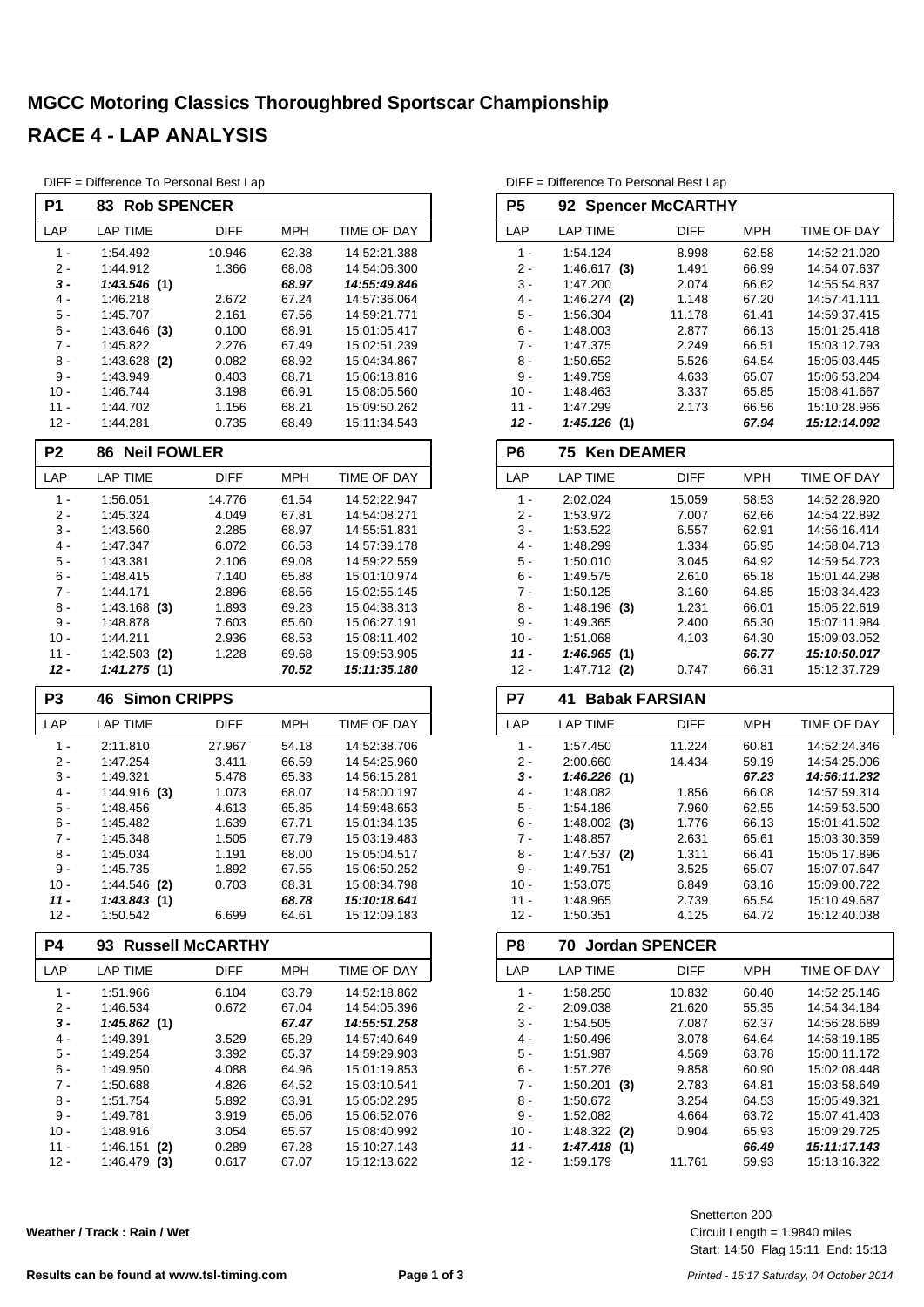#### **MGCC Motoring Classics Thoroughbred Sportscar Championship RACE 4 - LAP ANALYSIS**

|                 | DIFF = Difference To Personal Best Lap |                           |                |                              |
|-----------------|----------------------------------------|---------------------------|----------------|------------------------------|
| P9              | <b>Kathy SHERRY</b><br>53              |                           |                |                              |
| LAP             | <b>LAP TIME</b>                        | <b>DIFF</b>               | <b>MPH</b>     | TIME OF DAY                  |
| $1 -$           | 2:03.027                               | 12.667                    | 58.05          | 14:52:29.923                 |
| 2 -             | 1:56.339                               | 5.979                     | 61.39          | 14:54:26.262                 |
| 3 -             | 1:56.305                               | 5.945                     | 61.41          | 14:56:22.567                 |
| 4 -             | $1:54.890$ (3)                         | 4.530                     | 62.16          | 14:58:17.457                 |
| 5 -             | 1:53.790 (2)                           | 3.430                     | 62.76          | 15:00:11.247                 |
| 6 -<br>7 -      | 1:59.595<br>1:55.916                   | 9.235<br>5.556            | 59.72<br>61.61 | 15:02:10.842<br>15:04:06.758 |
| 8 -             | 1:59.777                               | 9.417                     | 59.63          | 15:06:06.535                 |
| 9 -             | 2:00.428                               | 10.068                    | 59.30          | 15:08:06.963                 |
| $10 -$          | 1:57.717                               | 7.357                     | 60.67          | 15:10:04.680                 |
| 11 -            | 1:50.360(1)                            |                           | 64.72          | 15:11:55.040                 |
| P <sub>10</sub> | 65                                     | <b>Tyrone (Ben) WHITE</b> |                |                              |
| LAP             | <b>LAP TIME</b>                        | <b>DIFF</b>               | MPH            | TIME OF DAY                  |
| 1 -             | 2:12.990                               | 22.489                    | 53.70          | 14:52:39.886                 |
| 2 -             | 1:59.773                               | 9.272                     | 59.63          | 14:54:39.659                 |
| 3 -             | 2:00.085                               | 9.584                     | 59.47          | 14:56:39.744                 |
| 4 -             | 1:56.219                               | 5.718                     | 61.45          | 14:58:35.963                 |
| 5 -             | 1:56.186                               | 5.685                     | 61.47          | 15:00:32.149                 |
| 6 -             | $1:54.173$ (3)                         | 3.672                     | 62.55          | 15:02:26.322                 |
| $7 -$           | 1:55.104                               | 4.603                     | 62.05          | 15:04:21.426                 |
| 8 -             | 1:55.713                               | 5.212                     | 61.72          | 15:06:17.139                 |
| 9 -             | 1:54.418                               | 3.917                     | 62.42          | 15:08:11.557<br>15:10:05.534 |
| 10 -<br>11 -    | 1:53.977 (2)<br>1:50.501(1)            | 3.476                     | 62.66<br>64.63 | 15:11:56.035                 |
|                 |                                        |                           |                |                              |
| <b>P11</b>      | <b>Paul KHOURI</b><br>66               |                           |                |                              |
| LAP             | <b>LAP TIME</b>                        | <b>DIFF</b>               | <b>MPH</b>     | TIME OF DAY                  |
| $1 -$           | 2:16.287                               | 24.111                    | 52.40          | 14:52:43.183                 |
| 2 -             | 1:58.068                               | 5.892                     | 60.49          | 14:54:41.251                 |
| 3 -<br>4 -      | 1:58.953<br>1:56.146                   | 6.777<br>3.970            | 60.04<br>61.49 | 14:56:40.204<br>14:58:36.350 |
| 5 -             | 1:56.401                               | 4.225                     | 61.36          | 15:00:32.751                 |
| 6 -             | 1:54.432(3)                            | 2.256                     | 62.41          | 15:02:27.183                 |
| $7 -$           | 1:55.042                               | 2.866                     | 62.08          | 15:04:22.225                 |
| 8 -             | 1:55.749                               | 3.573                     | 61.70          | 15:06:17.974                 |
| 9 -             | 1:56.811                               | 4.635                     | 61.14          | 15:08:14.785                 |
| 10 -            | 1:54.292 (2)                           | 2.116                     | 62.49          | 15:10:09.077                 |
| 11 -            | 1:52.176(1)                            |                           | 63.67          | 15:12:01.253                 |
| <b>P12</b>      | 68<br><b>Lawrence WOOD</b>             |                           |                |                              |
| LAP             | <b>LAP TIME</b>                        | DIFF                      | <b>MPH</b>     | TIME OF DAY                  |
| $1 -$           | 2:20.420                               | 29.259                    | 50.86          | 14:52:47.316                 |
| 2 -             | 1:59.567                               | 8.406                     | 59.73          | 14:54:46.883                 |
| 3 -             | 1:54.444 (3)                           | 3.283                     | 62.41          | 14:56:41.327                 |
| 4 -             | 1:56.027                               | 4.866                     | 61.55          | 14:58:37.354                 |
| 5 -             | 1:57.070                               | 5.909                     | 61.01          | 15:00:34.424                 |
| 6 -             | 1:55.256                               | 4.095                     | 61.97          | 15:02:29.680                 |
| 7 -<br>8 -      | 1:55.665<br>1:54.837                   | 4.504                     | 61.75<br>62.19 | 15:04:25.345<br>15:06:20.182 |
| 9 -             | 1:55.664                               | 3.676<br>4.503            | 61.75          | 15:08:15.846                 |
| 10 -            | $1:54.332$ (2)                         | 3.171                     | 62.47          | 15:10:10.178                 |
| 11 -            | 1:51.161(1)                            |                           | 64.25          | 15:12:01.339                 |
| P <sub>13</sub> | <b>Mark SCOTT</b><br>49                |                           |                |                              |
| LAP             | LAP TIME                               | DIFF                      | MPH            | TIME OF DAY                  |
| 1 -             | 2:21.592                               | 31.179                    | 50.44          | 14:52:48.488                 |
| 2 -             | 2:04.643                               | 14.230                    | 57.30          | 14:54:53.131                 |

**Weather / Track : Rain / Wet**

| 3 -             | 1:59.593                           | 9.180           | 59.72          | 14:56:52.724                 |
|-----------------|------------------------------------|-----------------|----------------|------------------------------|
| 4 -             | 1:56.676                           | 6.263           | 61.21          | 14:58:49.400                 |
| 5 -             | 1:54.602                           | 4.189           | 62.32          | 15:00:44.002                 |
| 6 -             | 1:53.022                           | 2.609           | 63.19          | 15:02:37.024                 |
| 7 -             | 1:54.472                           | 4.059           | 62.39          | 15:04:31.496                 |
| 8 -             | 1:58.687                           | 8.274           | 60.17          | 15:06:30.183                 |
| $9 -$           | 1:52.958<br>(3)                    | 2.545           | 63.23          | 15:08:23.141                 |
| 10 -            | 1:50.413<br>(1)                    |                 | 64.68          | 15:10:13.554                 |
| $11 -$          | 1:50.659<br>(2)                    | 0.246           | 64.54          | 15:12:04.213                 |
| <b>P14</b>      | <b>Bob LINES</b><br>24             |                 |                |                              |
| LAP             | <b>LAP TIME</b>                    | <b>DIFF</b>     | <b>MPH</b>     | <b>TIME OF DAY</b>           |
| 1 -             | 2:25.894                           | 33.519          | 48.95          | 14:52:52.790                 |
| 2 -             | 2:04.775                           | 12.400          | 57.24          | 14:54:57.565                 |
| 3 -             | 2:00.785                           | 8.410           | 59.13          | 14:56:58.350                 |
| $4 -$           | 2:00.082                           | 7.707           | 59.48          | 14:58:58.432                 |
| 5 -             | 1:59.364                           | 6.989           | 59.83          | 15:00:57.796                 |
| 6 -             | 1:56.661                           | 4.286           | 61.22          | 15:02:54.457                 |
| 7 -             | 1:52.375(1)                        |                 | 63.55          | 15:04:46.832                 |
| 8 -             | 1:54.875<br>(3)                    | 2.500           | 62.17          | 15:06:41.707                 |
| 9 -             | 1:55.528                           | 3.153           | 61.82          | 15:08:37.235                 |
| 10 -            | 1:55.051                           | 2.676           | 62.08          | 15:10:32.286                 |
| $11 -$          | 1:53.151<br>(2)                    | 0.776           | 63.12          | 15:12:25.437                 |
| P <sub>15</sub> | <b>Clive GIMSON</b><br>23          |                 |                |                              |
| LAP             | <b>LAP TIME</b>                    | DIFF            | <b>MPH</b>     | TIME OF DAY                  |
| 1 -             | 2:18.214                           | 19.839          | 51.67          | 14:52:45.110                 |
| $2 -$           | 1:59.781                           | 1.406           | 59.62          | 14:54:44.891                 |
| $3 -$           | 1:59.921                           | 1.546           | 59.56          | 14:56:44.812                 |
| $4 -$           | 1:59.349                           | 0.974           | 59.84          | 14:58:44.161                 |
| 5 -             | 1:59.916                           | 1.541           | 59.56          | 15:00:44.077                 |
| 6 -<br>$7 -$    | 1:59.816<br>2:00.740               | 1.441<br>2.365  | 59.61          | 15:02:43.893                 |
| 8 -             | 1:59.157                           | 0.782           | 59.15<br>59.94 | 15:04:44.633<br>15:06:43.790 |
| 9 -             | 1:58.695<br>(2)                    | 0.320           | 60.17          | 15:08:42.485                 |
| 10 -            | 1:58.375<br>(1)                    |                 | 60.33          | 15:10:40.860                 |
| $11 -$          | 1:58.719<br>(3)                    | 0.344           | 60.16          | 15:12:39.579                 |
| <b>P16</b>      |                                    |                 |                |                              |
|                 |                                    |                 |                |                              |
|                 | <b>Martyn CLEWS</b><br>11          |                 |                |                              |
| LAP             | <b>LAP TIME</b>                    | <b>DIFF</b>     | <b>MPH</b>     | TIME OF DAY                  |
| 1 -             | 2:24.603                           | 25.825          | 49.39          | 14:52:51.499                 |
| $2 -$           | 2:04.383                           | 5.605           | 57.42          | 14:54:55.882                 |
| 3 -             | 2:01.827                           | 3.049           | 58.62          | 14:56:57.709                 |
| 4 -             | 2:00.417                           | 1.639           | 59.31          | 14:58:58.126                 |
| $5 -$           | 2:01.947                           | 3.169           | 58.57          | 15:01:00.073                 |
| 6 -             | 2:02.326                           | 3.548           | 58.38          | 15:03:02.399                 |
| $7 -$           | 2:00.888                           | 2.110           | 59.08          | 15:05:03.287                 |
| 8 -             | 2:00.700                           | 1.922           | 59.17          | 15:07:03.987                 |
| 9 -             | 1:58.778(1)                        |                 | 60.13          | 15:09:02.765                 |
| 10 -<br>$11 -$  | 1:59.779<br>(3)<br>1:58.979<br>(2) | 1.001<br>0.201  | 59.63<br>60.03 | 15:11:02.544<br>15:13:01.523 |
|                 | 82<br><b>Martin BARROW</b>         |                 |                |                              |
| P17             |                                    |                 |                |                              |
| LAP             | <b>LAP TIME</b>                    | DIFF            | MPH            | TIME OF DAY                  |
| 1 -             | 2:22.634                           | 27.482          | 50.07          | 14:52:49.530                 |
| 2 -<br>3 -      | 2:08.859                           | 13.707          | 55.42          | 14:54:58.389                 |
| $4 -$           | 2:05.767<br>1:59.615               | 10.615<br>4.463 | 56.79<br>59.71 | 14:57:04.156<br>14:59:03.771 |
| 5 -             | 1:58.513(3)                        | 3.361           | 60.26          | 15:01:02.284                 |
| 6 -             | 2:03.623                           | 8.471           | 57.77          | 15:03:05.907                 |

DIFF = Difference To Personal Best Lap

Snetterton 200